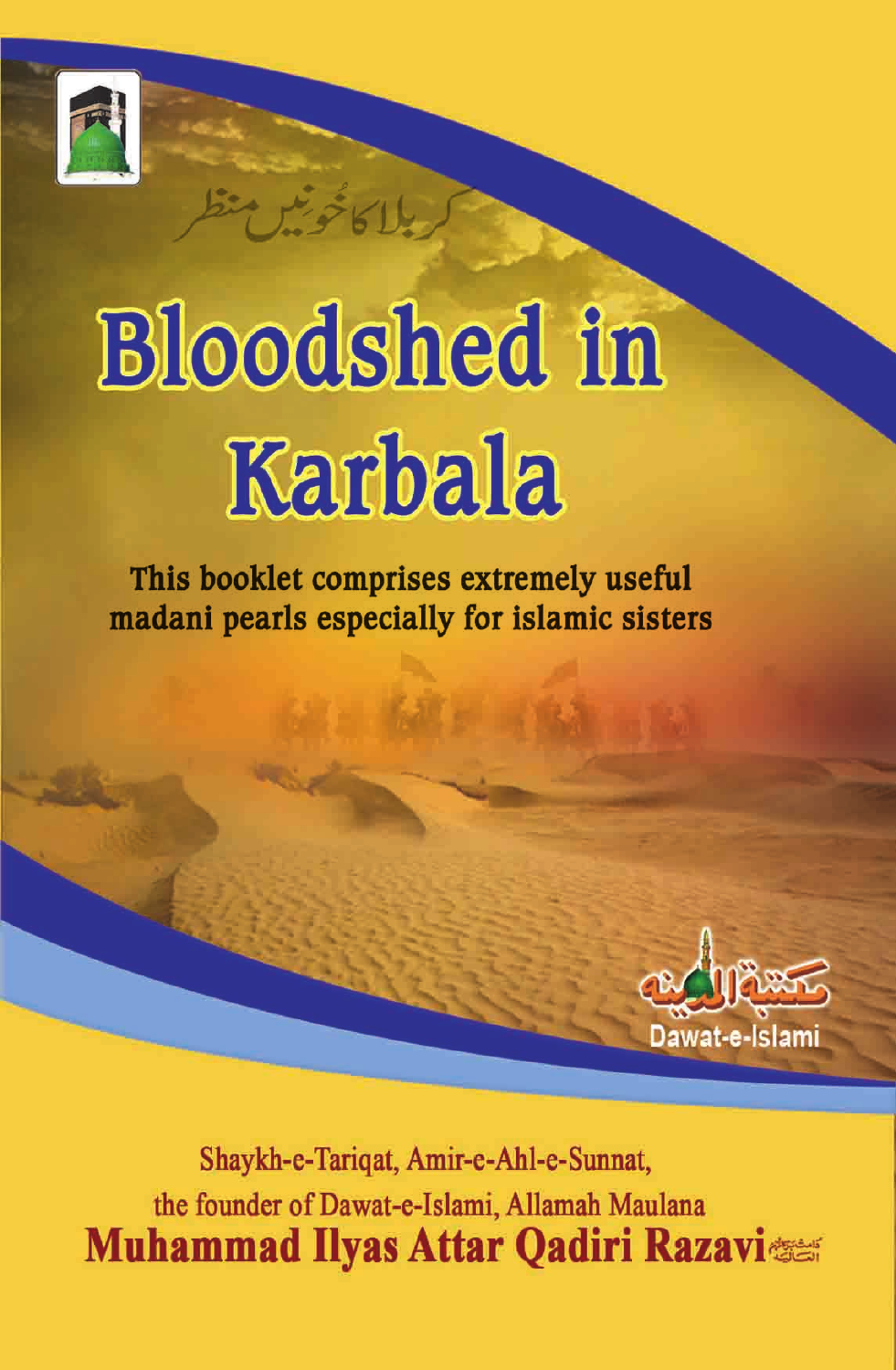-ٱلۡحَـۡـُدُۢ لِـلَّٰـٰهِ رَبِّ الۡـَٰڂلَـٰـِيۡنَ وَ الصَّـٰلُـوةُۚ وَ السَّـلَامُٰ عَـٰلِ سَيِّـِٰ الۡـُمُرُسَـٰلِـيۡنَ j ់ ٰ  $\ddot{\phantom{0}}$ ់ -ٰ l ֧֧֦֧֦֧֦֧֦֧֦֧֦֧֦֧֦֧֦֧֦֧֦֧֝֜֜*֓* ֧֘ اَشَابَعُدُّ فَأَعُوْذُبِاللّٰهِ مِنَ الشَّيْطٰنِ الزَّجِمُ ۚ بِسْمِ اللّٰهِ الزَّحْلنِ الزَّحِيُّ ۖ ٰ -֧֦֘ ۡ -֧<sup>֓</sup>֓ j ֧֘ ٰ --֧<sup>֓</sup>֓ ٰ

## **Du'a for Reading the Book**

ead the following Du'a (supplication) before you study a Read the following Du'a (supplication) before you study a religious book or an Islamic lesson, you will remember whatever you study, أَيَّ عَائِلُهُ عَذَّدَجَلَ $\colon$ -Í --

ۡ و<br>په د تَكَ وَانْشُرْ  $\ddot{\cdot}$ ت ر<br>ھ م ِ ا حك  $\frac{1}{2}$  $\ddot{\cdot}$ م<br>بينه  $\frac{1}{2}$ ر<br>آ ل  $\tilde{\epsilon}$ جُ عَ ֧<sup>֝</sup>  $\frac{1}{2}$ وءَ افْتَ  $\ddot{\cdot}$ و<br>ھ ر<br>ا لل ر<br>آ ا ا .<br>تَكَ يَـا ذَ ت ِ<br>حُمَّ ح يْنَا <sub>ز</sub>َ  $\frac{1}{2}$ ر<br>آ ل  $\frac{1}{2}$ عَلَيْنَا رَحْمَتَكَ يَـا ذَاالْجَلَالِ وَالْإِكْرَام ہ<br>ح ہ<br>1  $\frac{1}{\epsilon}$ ِل و َ %َ ال ہ<br>1.

**Translation**

**O Allah** - - - **! Open the door of knowledge and wisdom for us,**  -**and have mercy on us! O the One Who is the Most Honourable and Glorious!** 

(Al-Mustatraf, vol. 1, pp. 40)

orce: Recite Salat-'Alan-Nabi **Shake Salat-'Alan-Nabi** *Salat* once before and after the Du'a.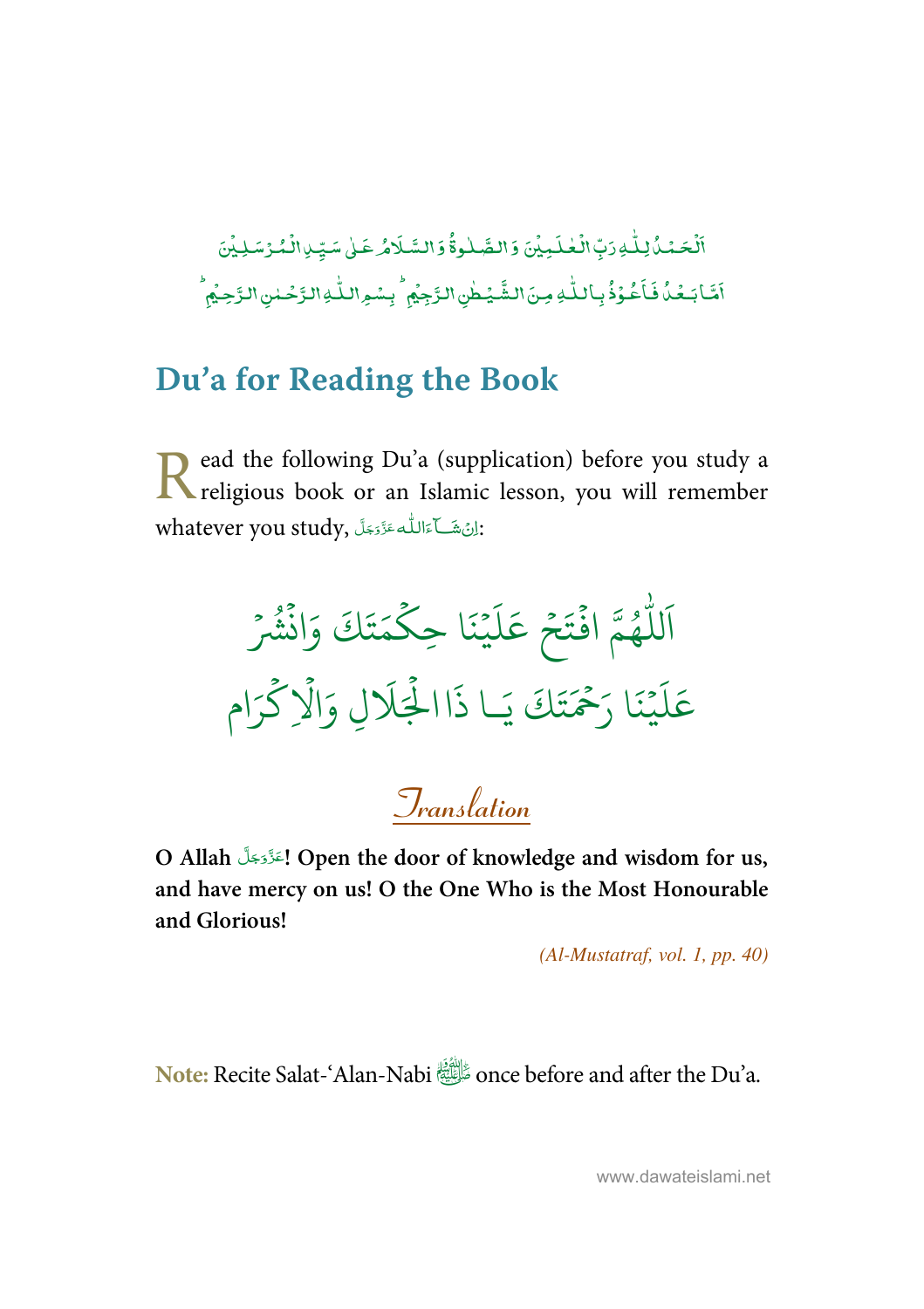کربَلا کا خُونِیں مَنظر

Karbala ka Khooni Manzar

# $K$ <sup>BLOODSHED IN</sup>

**THIS** letter was written by Shaykh-e-Tareeqat, Ameer-e-Ahl-e-Sunnat, the founder of Dawat-e-Islami 'Allamah Maulana Abu Bilal Muhammad Ilyas Attar Qadiri Razavi دَامَتْ بَرَكَاتُهُمُ الْعَالِيَه j í í í --in Urdu. **Majlis-e-Tarajim** (the translation department**)** has translated it into English. If you find any mistake in the translation or composing, please inform the translation department on the following postal or email address with the intention of earning reward [Sawab].

#### **Majlis-e-Tarajim (Dawat-e-Islami)**

Aalami Madani Markaz, Faizan-e-Madinah, Mahallah Saudagran, Purani Sabzi Mandi, Bab-ul-Madinah, Karachi, Pakistan **UAN:** +92-21-111-25-26-92 – Ext. 1262 Email:  $\equiv$  translation@dawateislami.net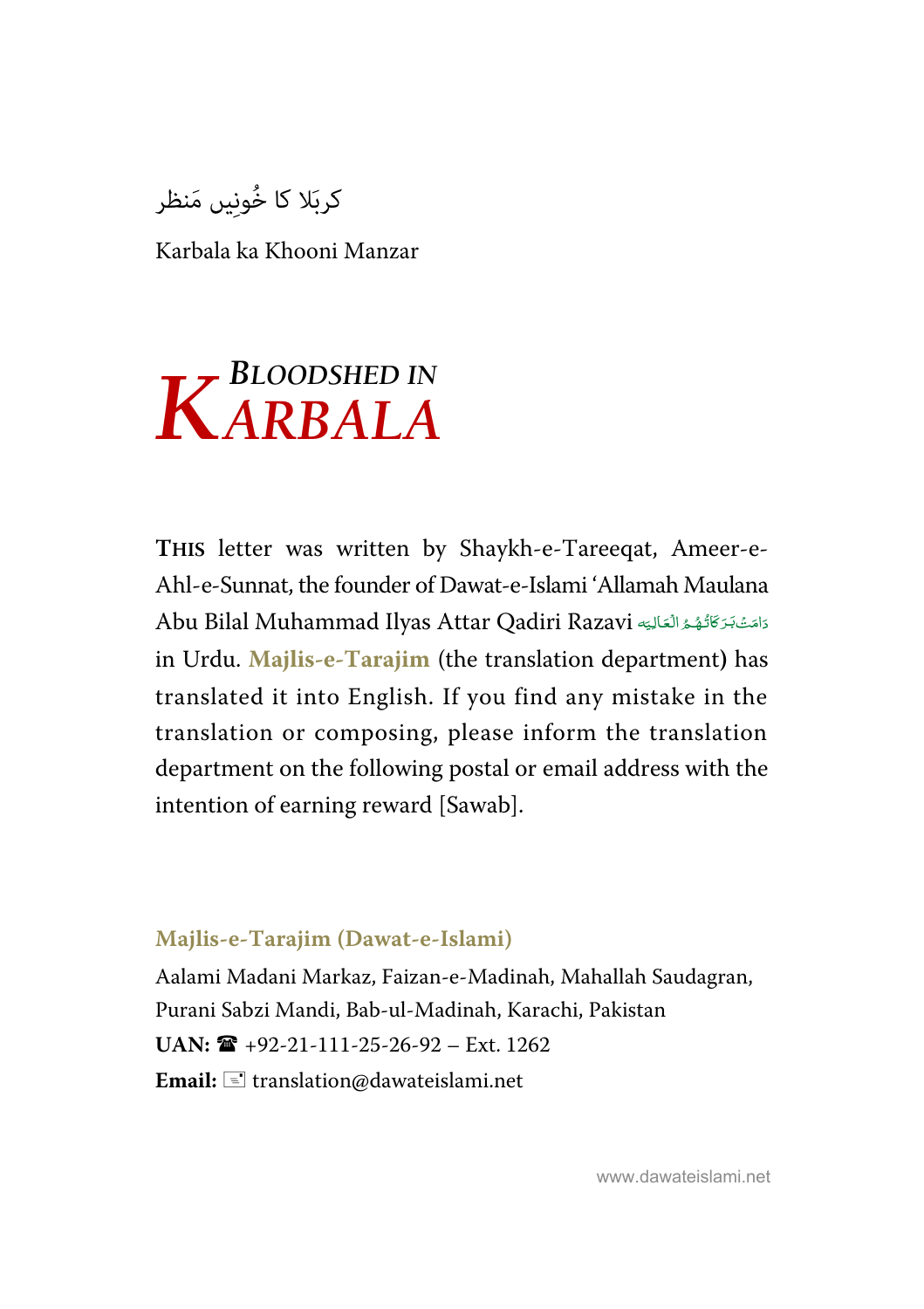#### **Bloodshed in Karbala**

An English translation of 'Karbala ka Khooni Manzar'

## $\ddot{\phantom{0}}$

#### **ALL RIGHTS RESERVED**

#### Copyright © 2015 Maktaba-tul-Madinah

No part of this publication may be reproduced, or transmitted, in any form or by any means, electronic, mechanical, photocopying, recording or otherwise, without the prior written permission of Maktaba-tul-Madinah.

| 1 <sup>st</sup> Publication: | Muharram-ul-Haraam, $1436$ AH $-$ (Oct, 2015) |
|------------------------------|-----------------------------------------------|
| Publisher:                   | Maktaba-tul-Madinah                           |
| Quantity:                    | 3000                                          |
| ISBN:                        | 978-969-631-329-8                             |

#### **SPONSORSHIP**

Feel free to contact us if you wish to sponsor the printing of a religious book or booklet for the Isal-e-Sawab of your deceased family members.

#### **Maktaba-tul-Madinah**

Aalami Madani Markaz, Faizan-e-Madinah Mahallah Saudagran, Purani Sabzi Mandi, Bab-ul-Madinah, Karachi, Pakistan

 **Email:** maktabaglobal@dawateislami.net – maktaba@dawateislami.net

 **Phone: +**92-21-34921389-93 – 34126999

 **Web:** www.dawateislami.net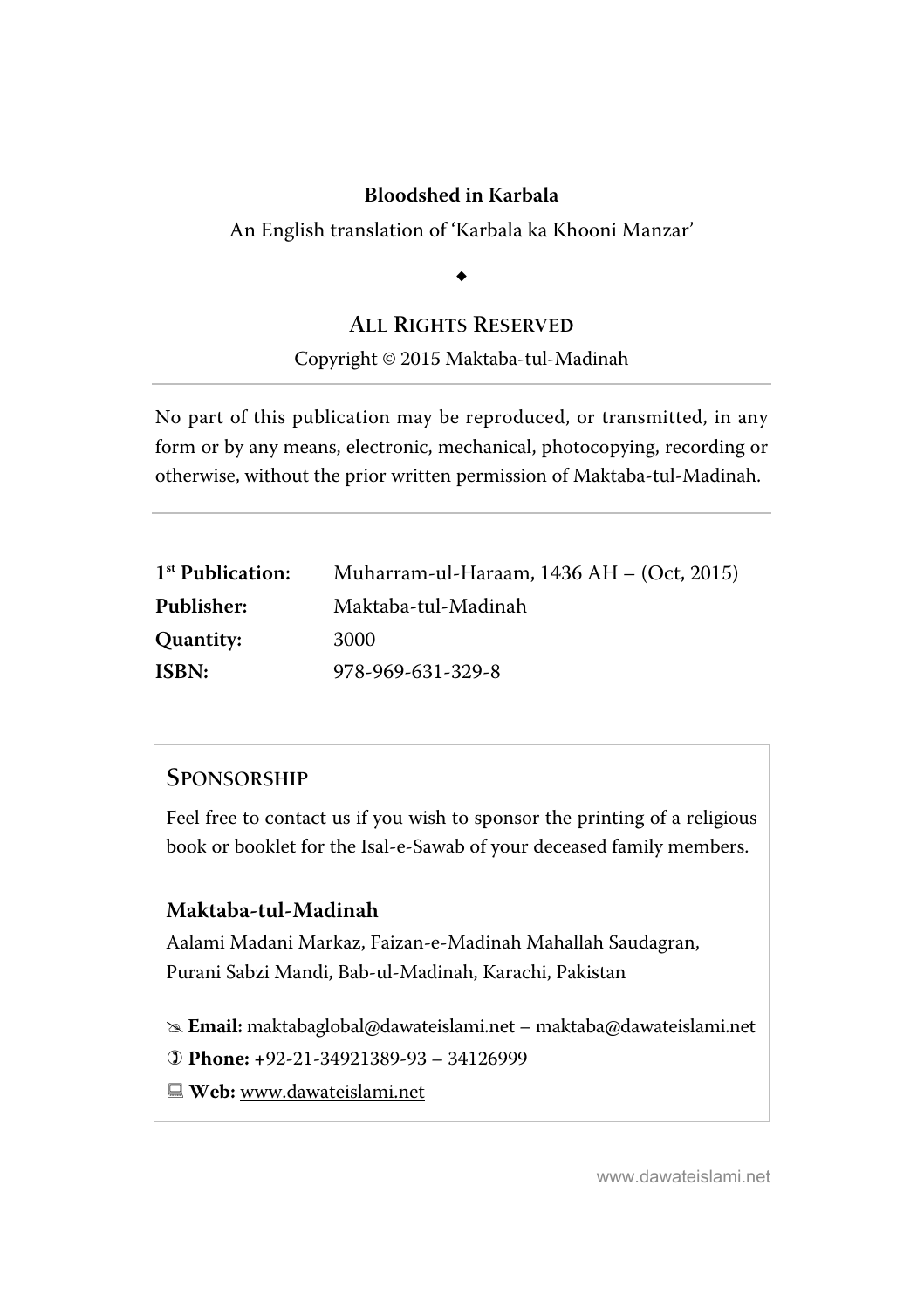## <span id="page-4-0"></span>**TABLE OF CONTENTS**

| Excellence of Salat-'Alan-Nabi                         |
|--------------------------------------------------------|
|                                                        |
|                                                        |
|                                                        |
|                                                        |
|                                                        |
|                                                        |
|                                                        |
| Madani pearls about giving Dars from Faizan-e-Sunnat 8 |
| METHOD OF DELIVERING DARS  11                          |
|                                                        |
| Delivering Bayan is Haraam for the one not an Islamic  |
|                                                        |
|                                                        |
| The alternative of delivering Bayan for the one not an |
|                                                        |
| Important instructions for Muballighin (preachers)19   |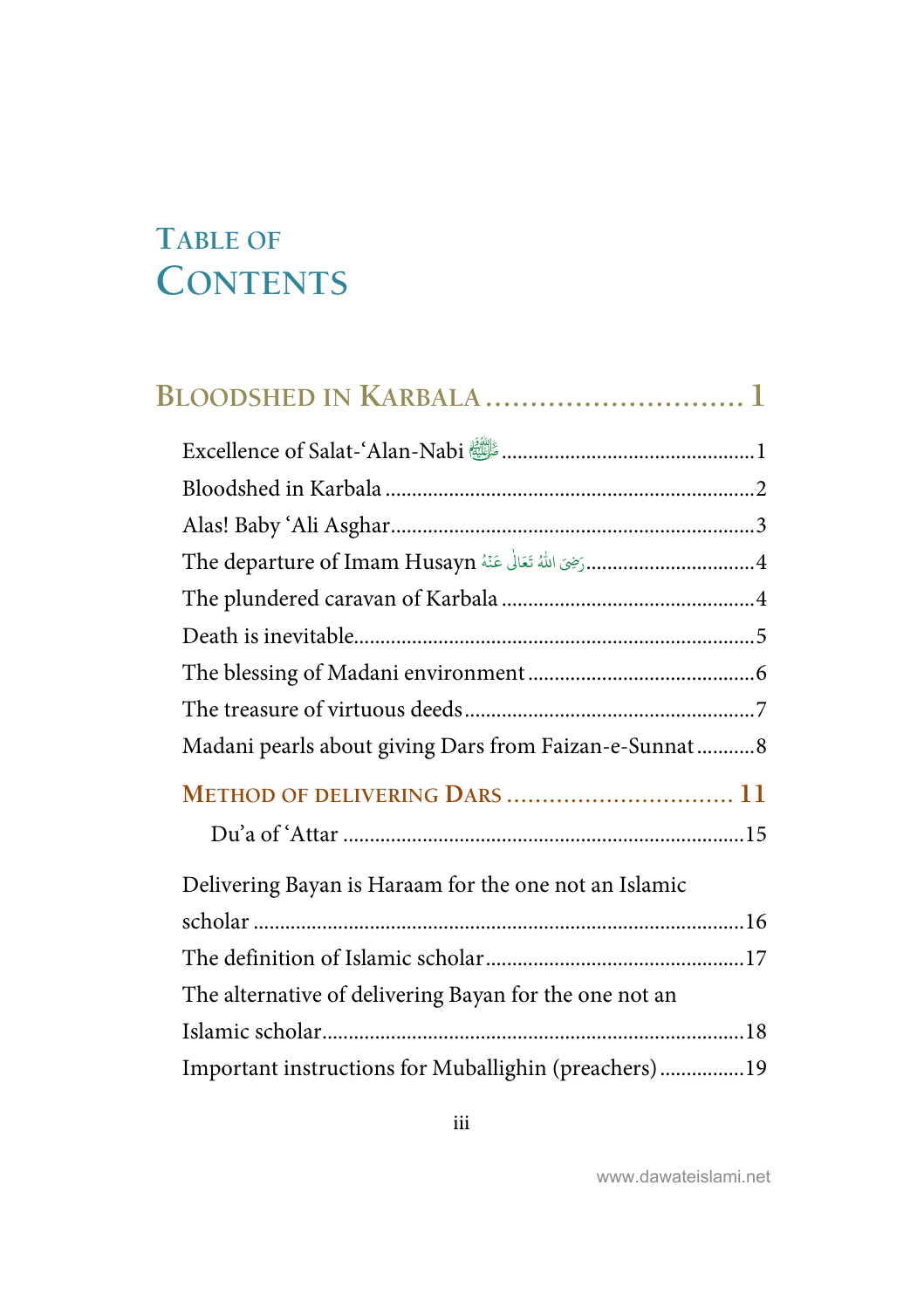| Can women listen to the Bayan of a Muballigh (male preacher) |  |
|--------------------------------------------------------------|--|
|                                                              |  |
| Should woman see the VCD of a Na'at reciter 21               |  |
| Eight Madani pearls about menses and Nifaas                  |  |
|                                                              |  |
| Important Madani pearls about Pardah (veil)25                |  |

#### $\bullet\bullet\bullet$

| Eight Madani activities (for Islamic sisters)27           |  |
|-----------------------------------------------------------|--|
|                                                           |  |
|                                                           |  |
|                                                           |  |
| 4. Madrasa-tul-Madinah (for adult Islamic sisters)29      |  |
|                                                           |  |
| The target of the Islamic sisters attending the Ijtima'30 |  |
| 6. Area visit for calling towards righteousness30         |  |
|                                                           |  |
|                                                           |  |

 $\bullet\bullet\bullet$ 

|--|--|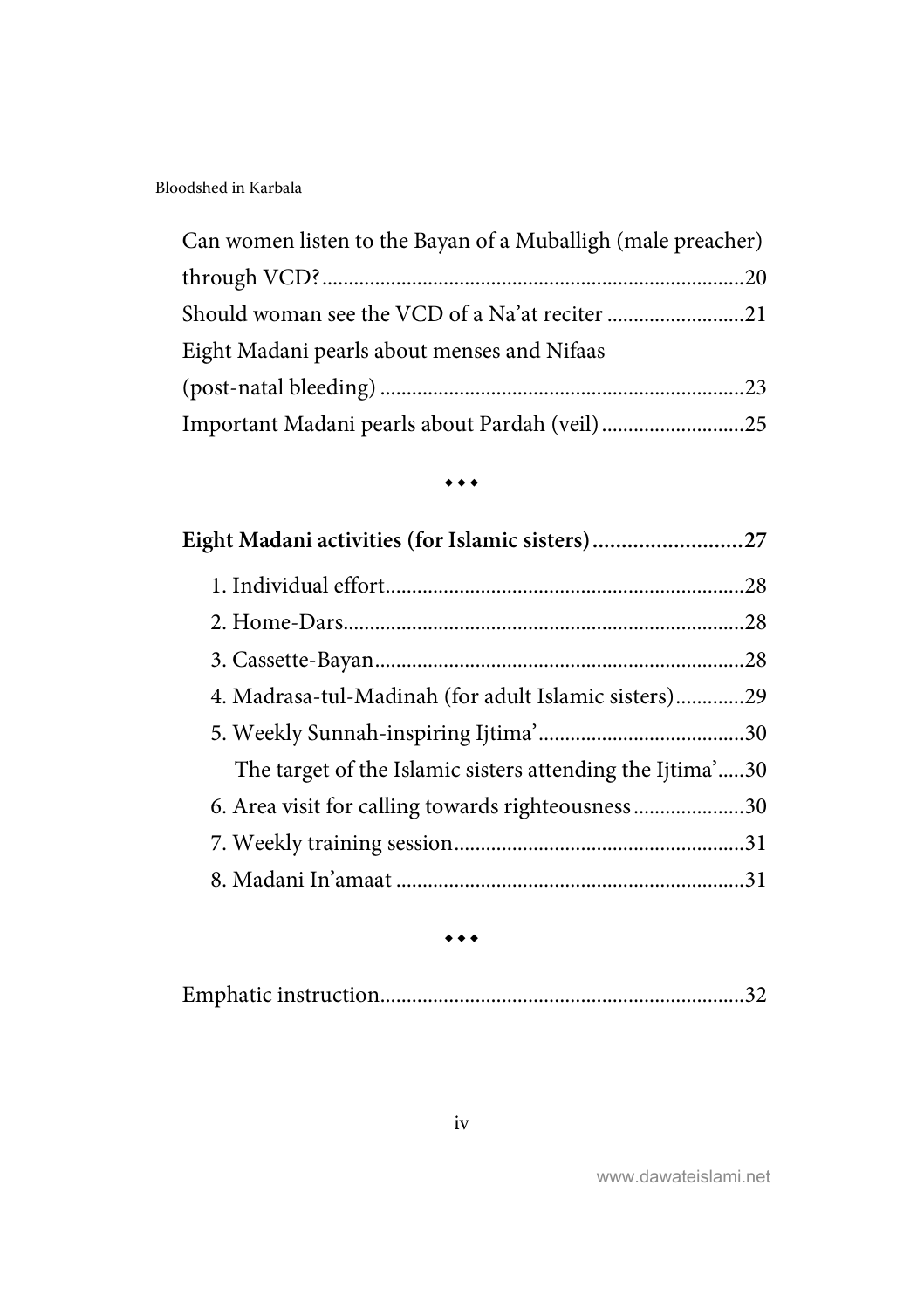<span id="page-6-0"></span>ِ<br>اَلۡحَمۡمُدُۢ لِـلَّـٰ وَتِّٖ الۡعۡلَـٰدِيۡنَ وَالصَّبْلُوةُۚ وَالسَّـلَامُ عَـٰىٰ سَيِّـٰ ِالۡمُّـُرۡ سَـٰلِيۡنَ ֦֘֝  $\overline{a}$ ֘ -ٰ ؚ<br>: ֘ -ٰ ؚ<br>; ļ ់ ֧֘ ـ<br>يُـطْنِ الـزَّجِيُمِ ۚ بِسْـهِ الـلّٰـٰهِ الـرَّحۡـ ٰ -- $^{\bullet}$ ٰ ِ<br>خُوۡهُ بِاللّٰهِ مِنَ الشَّ ٰ -֦֧֦  $\ddot{\cdot}$ اَشَا بَعُدُ فَأَعُوْذُ بِاللَّهِ مِنَ الشَّيْطٰنِ الرَّجِيْمِ ۚ بِسُوِ اللّٰهِ الرَّحْسِٰ الرَّحِيْمِ ۚ ֦ -֧<sup>֓</sup>֓

## **BLOODSHED IN KARBALA**

## **Excellence of Salat-'Alan-Nabi**

 $\overline{a}$ 

A person saw a horrible thing in his dream. He asked fearfully, 'Who are you?' It replied, 'I am your bad deeds.' The person asked, 'What is the way of getting rid of you.' It replied, 'Reciting Salat-'Alan-Nabi in abundance.' (Al-Qaul-ul-Badi', pp. 225)

.<br>وْا عَلَى الْحَيِيْب ֘ ہ<br>ا و<br>ا ل َ ص د م َُ م َ 2 َا\* ع َ ا- ُ ت ل ص% َ ٰ

Sag-e-Madinah Muhammad Ilyas Attar Qadiri Razavi &   ' ( says <u>ٔ</u> -ć Salam from the bottom of his heart to his Madani daughter<sup>1</sup> (an Islamic sister), a devotee of the Holy Prophet and Madinah and a Muballighah (female preacher) of Dawat-e-Islami.

<sup>&</sup>lt;sup>1</sup> The letter was basically written to a troubled Islamic sister to reassure her. It also contains guidelines about the way of doing the Madani work of Dawat-e-Islami. It has been presented with some amendments. Presented by: Majlis Maktubaat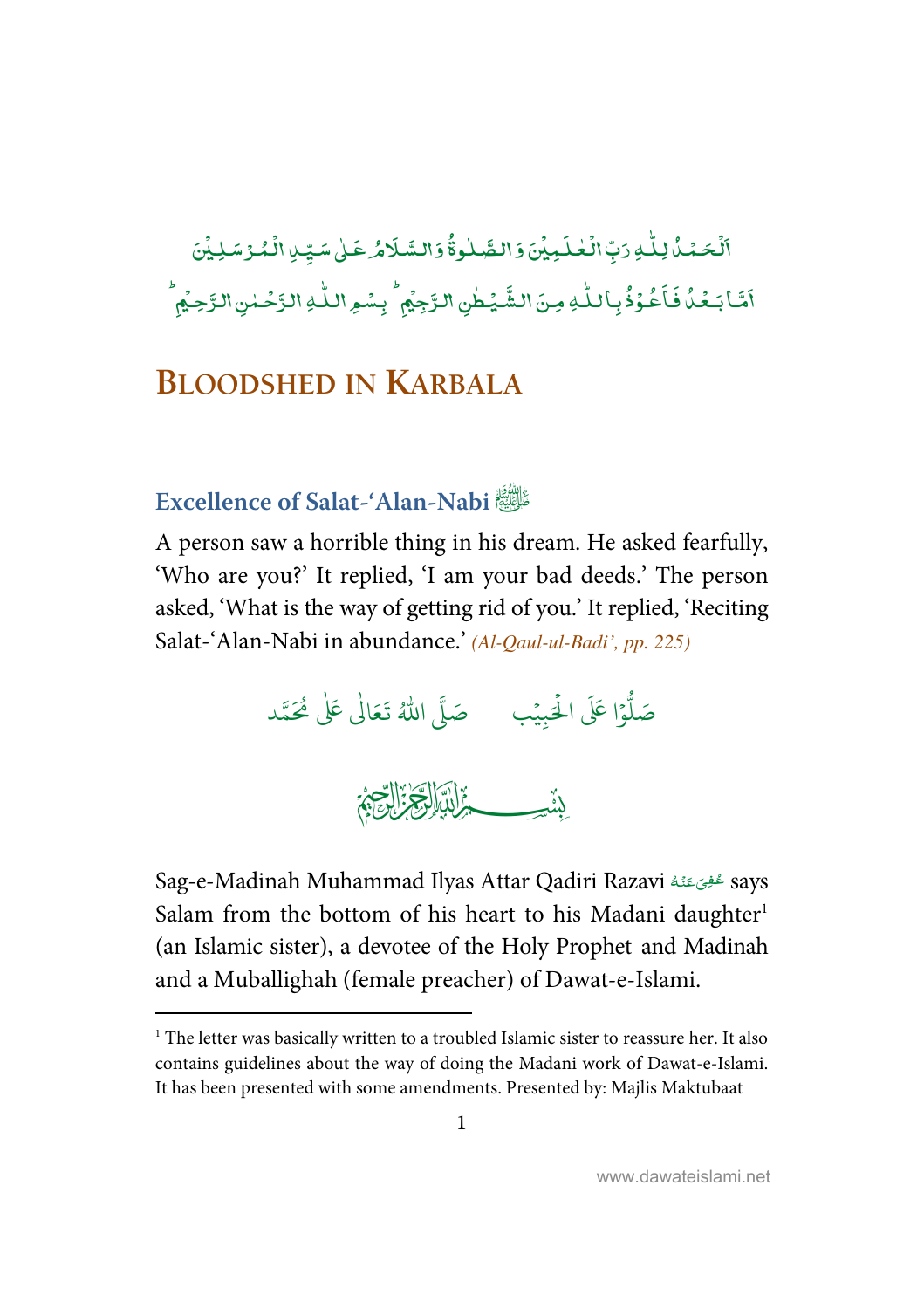<span id="page-7-0"></span>[Bloodshed in Karbala](#page-4-0) 

يُڪُمۡ وَ ۡ .<br>آ ل َ ع م و َ % لس َ ا و<br>ڊ ت ٍ<br>ح رَحْمَةُ اللّٰهِ وَبَرَكَاتُهُ ا َلْحَمْدُ ؚ<br>؞ .<br>أ ر<br>آ الْحَمْدُ لِلَّهِ رَبِّ الْعُلْمِيِّنَ عَلَى كُلِّ حَالٍ َ ح ب<br>أ لَمِيْنَ عَلٰ<mark>ى</mark> كُلِّ ر لِلَّهِ رَبِّ ا<mark>لْغ</mark>لَ ٰ .<br>أ

I received your hand-written letter which revealed your intense devotion for the Holy Prophet حَلَّى اللَّهُ تَعَالَى عَلَيْهِ وَالِهِ وَسَلَّم  $\,$  Reading your -ĺ --ć letter, I realised that you are very concerned about Dawat-e-Islami and make efforts for its Madani work. I felt immense happiness to know about your devotion for Dawat-e-Islami.

My Madani daughter! Don't care about people's taunts; whoever tries to tread on the path of Sunnah, society often degrades and misbehaves him/her in the very same way. Alas!

> Woh dawr aaya kay deewana-e-Nabi kay liye Har aik haath mayn patthar dikhayi dayta hay

(It is the era in which stones are seen in the hands of people against the devotee of the Prophet.)

## **Bloodshed in Karbala**

Imagine the hair-raising scene of Karbala whenever someone oppresses you due to serving or acting upon Sunnah. What was the fault of the Prophet's family? They just wanted the glory of Islam. The beautiful flowers of the Prophet's garden were brutally trampled as a cruel punishment for this sacred "crime". Alas! The sacred buds of the garden of Sayyidatuna Fatimah تحيىاللَّهُ تَعَالى عَنْهَا j --í --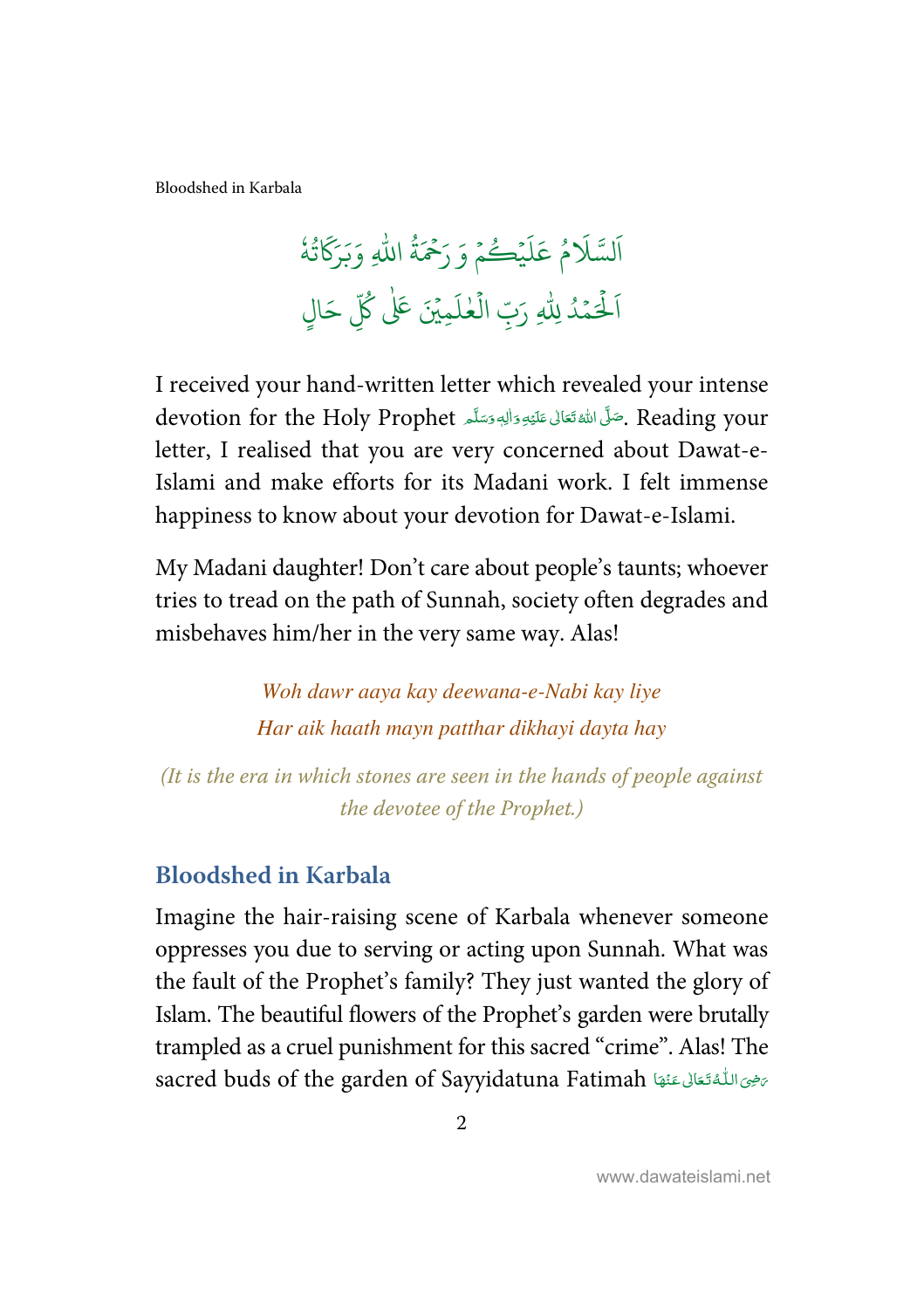<span id="page-8-0"></span>were mercilessly trampled by horses-hooves. What would have been the feelings of Sayyid-ush-Shuhada Imam Husayn í at the time when the army of Yazeed would have تخوى اللهُ تَعَالَى عَنْهُ -ć -killed his sons in front of his eyes!

## **Alas! Baby 'Ali Asghar**

Alas! Baby 'Ali Asghar أيهجو الله تَعَالى عَنْهُ Alas! Baby 'Ali Asghar! -ć -magnitude of the grief and sadness of Sayyiduna Imam Husayn ć شِيَ اللَّهُ تَعَالَى عَنْهُ  $\alpha$  at the time when an arrow would have struck 'Ali -ź --Asghar's thirsty throat and he would have writhed and died in his father's lap!

> Daykha jo yeh nazarah kaanpa hay 'Arsh saara Asghar kay jab galay per zalim nay teer maara

(Even the whole 'Arsh trembled when the oppressor shot an arrow at Asghar's throat.)

And…and…. how sad Sayyidah Shahar Baano أَجْرَى اللَّهَ تَعَالى عَنْهَا And…and…. how sad Sayyidah Shahar Baano ĺ --ŕ -mother of 'Ali Asghar سَرْحَى اللهُ تَعَالى عَنْهُ mother of 'Ali Asghar, -ć -would have seen the blood-stained corpse of her baby.

> Ay zameen-e-Karbala yeh to bata kya ho gaya! Nannha 'Ali Asghar tayri gawdi mayn kaysay so gaya!

(O, the land of Karbala, tell me what has happened, how the baby 'Ali Asghar رَضِى اللهُ قَعَالَى عَنْهُ Asghar (Ali Asghar 3) -ć --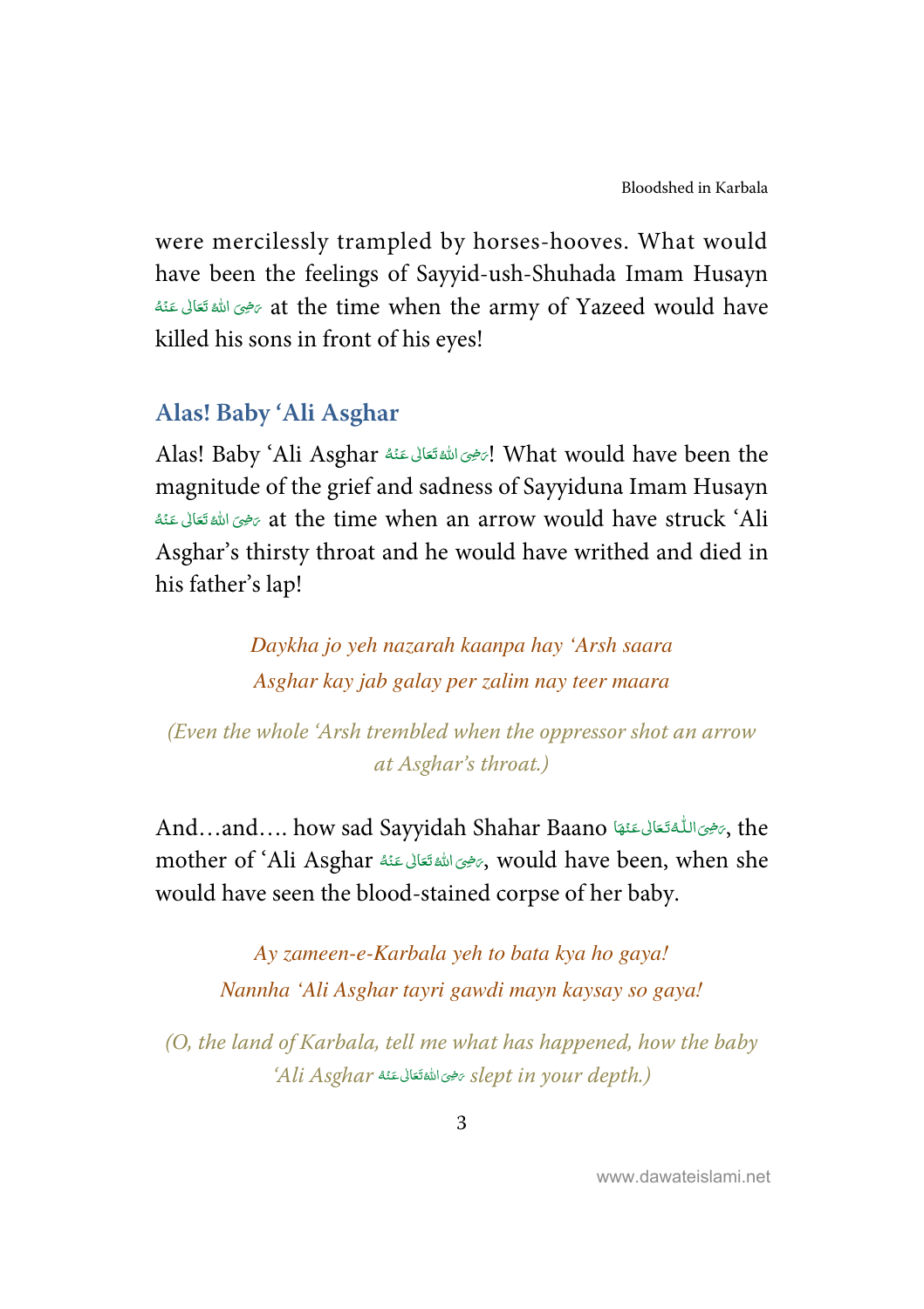<span id="page-9-0"></span>[Bloodshed in Karbala](#page-4-0) 

#### رَضِىَ اللّٰهُ تَعَالَٰ عَنْهُ The departure of Imam Husayn ٰ و<br>م  $\ddot{\cdot}$

My Madani daughter! Ponder for a moment! What would be the feelings of Sayyidah Zaynab, Sayyidah Sakinah and other women of the family (جین اللّٰه تَعَالى عَنْهُنَّ) at the time when Sayyid-ushj --ŕ --Shuhada Imam Husayn سَحْقَ اللهُ تَعَانَى عَنْهُ Shuhada Imam Husayn أَصْوَى اللهُ قَتَانَ -ź -the camp for being martyred after the martyrdom of his sons and other beloved companions!

Fatimah kay laadlay ka aakhiri deedar hay Hashr ka hangamah barpa hay miyan-e-Ahl-e-Bayt

> Waqt-e-rukhsat keh raha hay khaak mayn milta suhag Lo Salam-e-aakhiri ay baywagaan-e-Ahl-e-Bayt

(There is the last sight of the beloved son of Fatimah, there is the mayhem of the Day of Judgement. The husband going to be martyred is saying at the time of departure; take my last Salam, O the widows of Ahl-e-Bayt!)

#### **The plundered caravan of Karbala**

And then…then… only Sayyiduna Imam Zayn-ul-'Aabideen -خَّىَ اللَّهُ تَعَالَى عَنْهُ $\gamma$ , who was ill, and some ladies remained alive, all the í -ć camps became desolate. The corpses of the youth and children of the blessed family were lying everywhere outside the camps. The cruel troops of Yazeed plundered and burnt the camps; imprisoned all, raised the heads of the martyrs on spears and drove the plundered caravan through streets. Even its imagination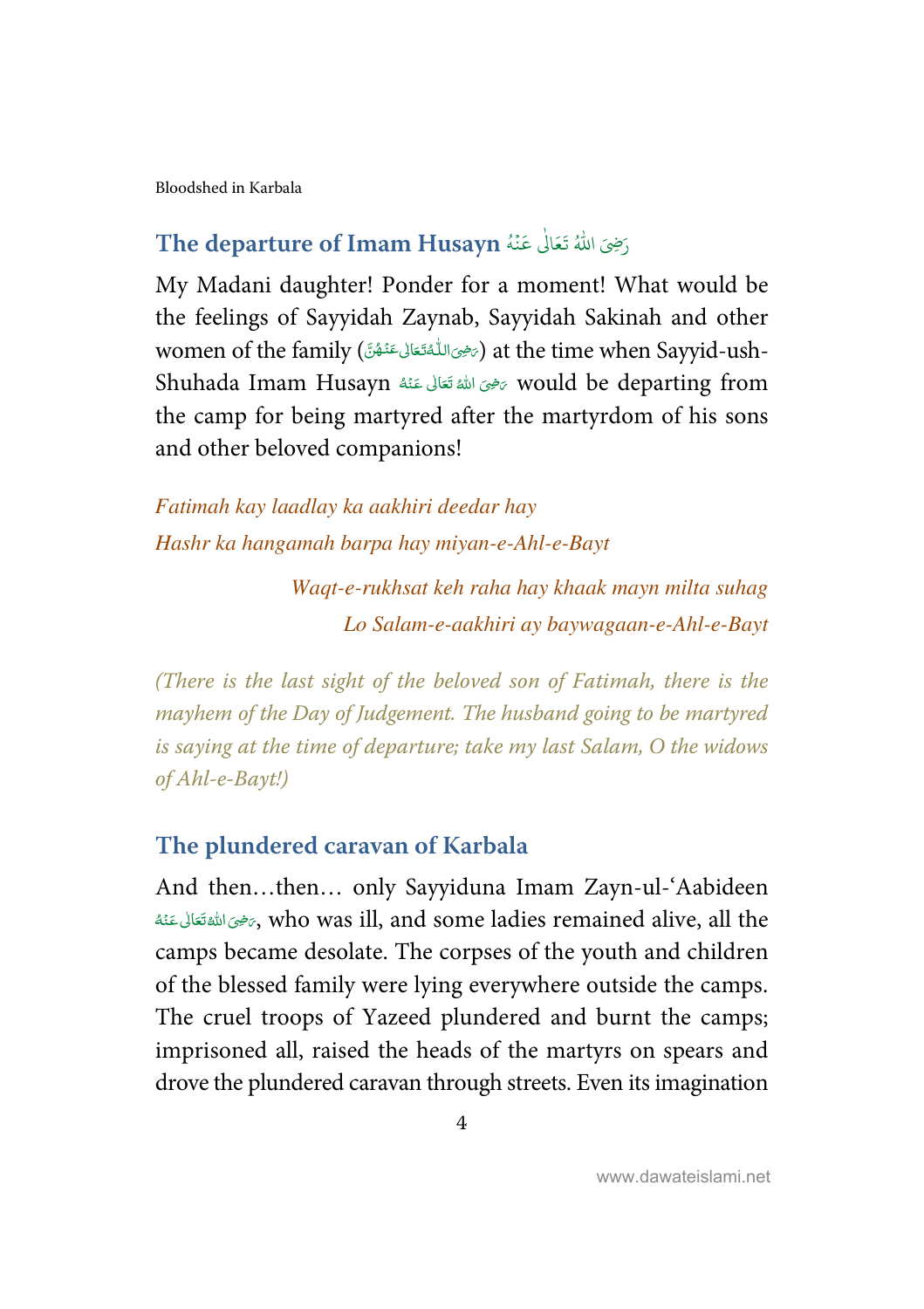<span id="page-10-0"></span>is extremely heart-breaking. Our heart weeps with the tears of blood when these horrific scenes cross our mind.

اِنْ شَــَآ مَاللّٰه عَزَّدَجَلَّ My Madani daughter! If you remember this scene --Í -your trouble will look extremely trivial to you. Our trouble is not a trouble at all if compared with that of Ahl-e-Bayt.

Piyaray Muballigh! Ma'mooli si mushkil pay ghabrata hay! Daykh Husayn nay Deen ki khaatir saara ghar qurban kiya

(Dear preacher! You get perplexed over a trivial difficulty; see! Husayn sacrificed his whole family for Islam.)

Anyway, stick to patience and decorum, lead your short life according to Shari'ah and Sunnah and remain associated with Dawat-e-Islami and keep calling the Islamic sisters towards righteousness.

## **Death is inevitable**

Remember! Death is inevitable. Those who hold us dear will soon take us to the desolate cemetery on their shoulders and come back after burying us in the dark grave. Allah عَذَّدَجَلَّ forbid, -if we indulge in immodesty, adopt unlawful fashion, become careless in offering Salah and having fast and if Allah عَزَّدَجَلَّ and --His Beloved and Blessed Prophet حَلَّى اللَّهُ تَعَالَى عَلَيْهِ وَالِهٖ وَسَلَّم His Beloved and Blessed Prophet ŕ --j -displeased with us and if, as a result, we are punished, how will we stay in our dark grave with snakes and scorpions till the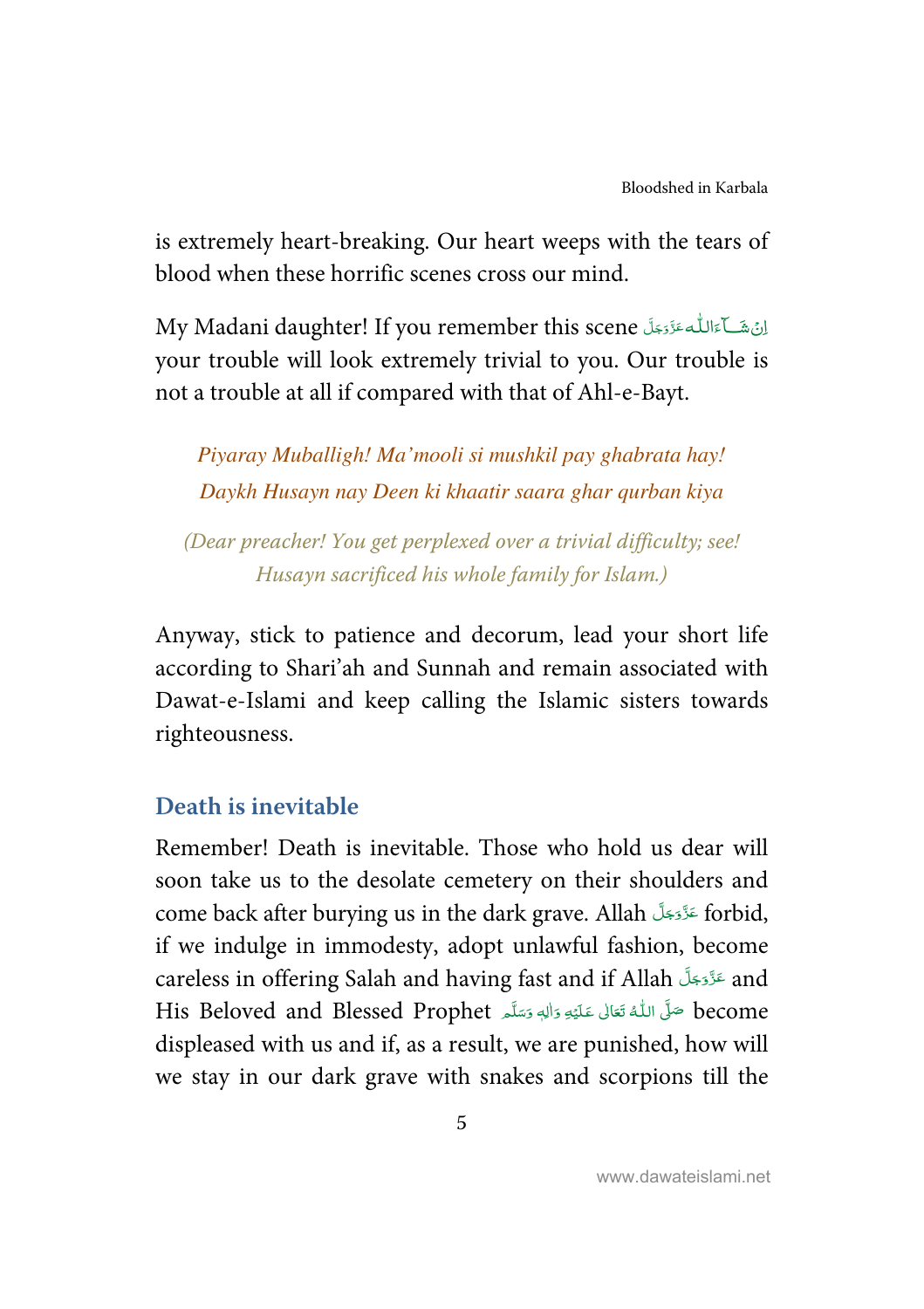<span id="page-11-0"></span>Judgement Day? Therefore, one should never get heedless of death and make preparations for never ending afterlife in this mortal and transient life.

> Mayra dil kaanp uthta hay kalayjah munh ko aata hay Karam Ya Rab! Andhayra qabr ka jab yaad aata hay

(My heart trembles and I get extremely anxious when I remember the darkness of my grave.)

 $\bullet$   $\bullet$   $\bullet$ 

## **The blessing of Madani environment**

My Madani daughter! One can attain not only a lot of Sawab but also a good company by carrying out the Madani work of Dawat-e-Islami. One gets habitual of performing good deeds and gets the love of Madinah as well as the Prophet of Madinah جَسَّىٰ اللَّهَ تَعَالى عَلَيْهِ وَالْهِ وَسَلَّم ---Í --ć righteousness by reading the following narration.

Once Sayyiduna Musa Kaleemullah عَلْى نَبِيِّنَا دَعَلَيْهِ الصَّلْوَةُ دَالسَّلَام » Once Sayyiduna Musa Kaleemullah É -J Í Í ---i -֘֒ asked Allah حَزَّدَجَلَّ (What is the reward for the one calling his -brother to righteousness and preventing him from evil?' Allah - - - said, 'I write the reward of one-year's worship for -his each and every statement and I have [shyness] in giving him the punishment of the Hell.' (Mukashafa-tul-Quloob, pp. 48)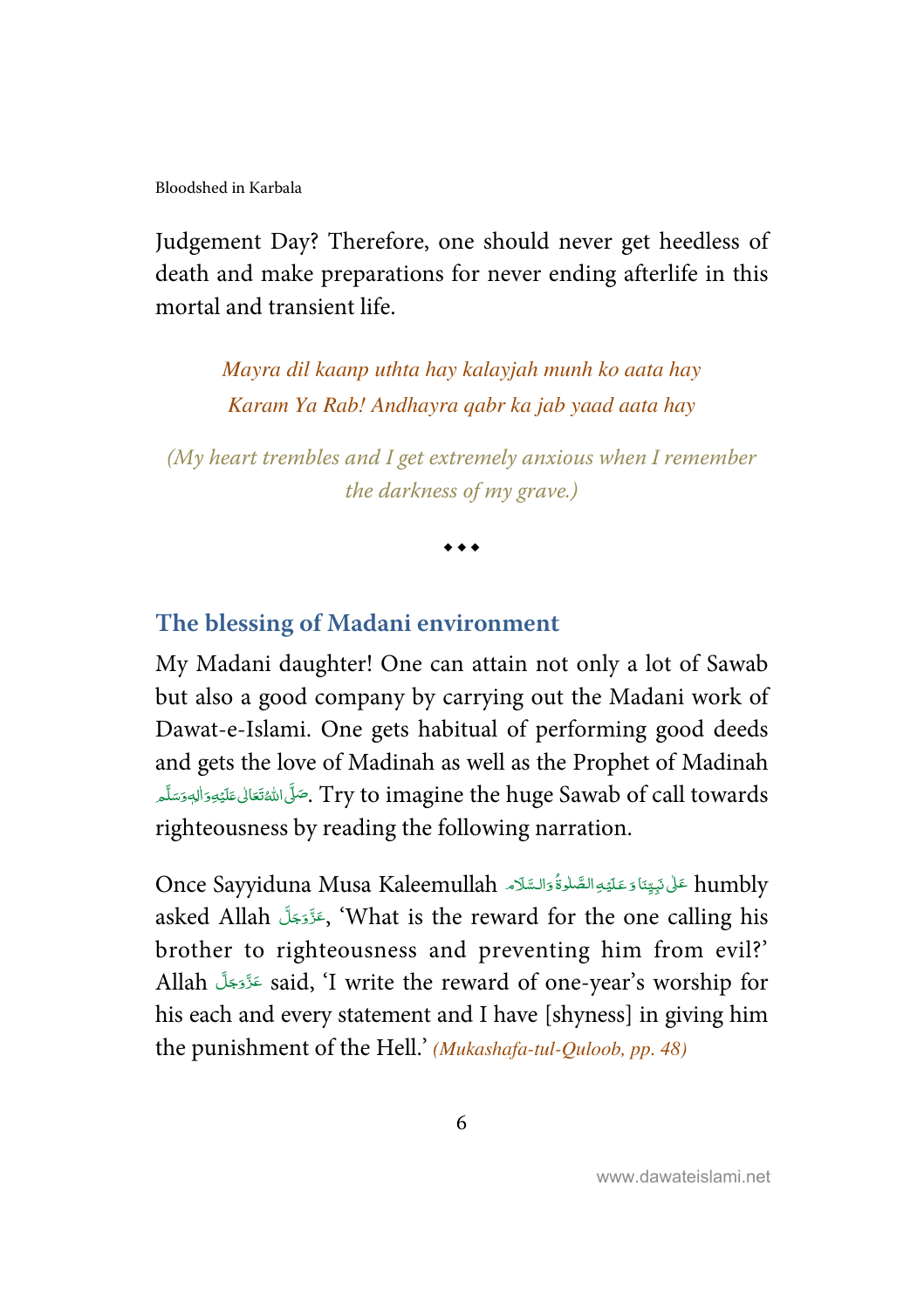## <span id="page-12-0"></span>**The treasure of virtuous deeds**

لِسُبُحْنَ اللّٰـــه عَزَّدَمَلَ If we tell something good to someone, we will get -+ ĺ ć -the Sawab of one-year's worship. Now ponder! If you give Dars through Faizan-e-Sunnat to any Islamic sister, and suppose, you read out two pages and twenty good things were described, you will رايَّ مَعَالِمُكُم الله عَدَّدَجَلَ للنَّاسَلِمَدَّوْمِ النَّاسَلُمْ عَنَادَ النَّاسَلُمْ عَنَّاسَلُمْ عَ -ĺ -or not the Islamic sister listening to the Dars acts accordingly.

Further, if that Islamic sister started acting upon what you described during Dars, you will also get Sawab so long as she will keep acting. If she conveyed any Sunnah which she learnt from you to someone else, so both she and you will get Sawab. In this way, لَكَ هَاللَّه عَزَّدَجَلٌ your Sawab will multiply. In this -ĺ -world, if man is shown the Sawab of call to righteousness which will be given in the Hereafter he will not perhaps waste even a single moment, he would just keep spreading call towards righteousness.

Don't let satanic thoughts cross your mind because he would create hurdles in your way so that you give up the great task of call to righteousness. Giving Dars through Faizan-e-Sunnat is one of the Madani works of Dawat-e-Islami. Distribute the Madani pearls of Sunnah by giving Dars at a fixed time and attain heaps of Sawab.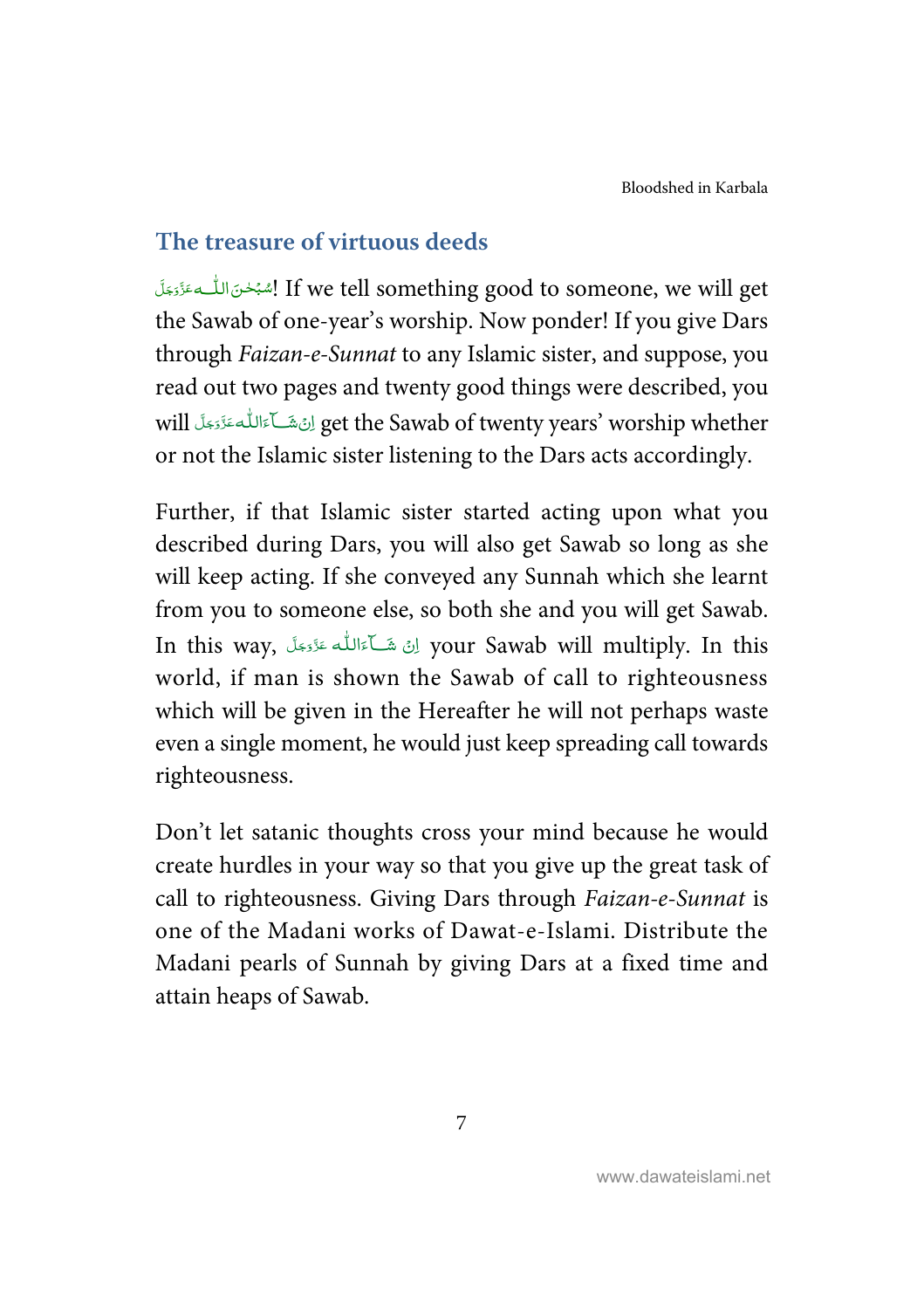## <span id="page-13-0"></span>**Madani pearls about giving Dars from Faizan-e-Sunnat**

(These Madani pearls are useful for Islamic brothers as well as Islamic sisters).

1. The saying of the Beloved Prophet حَتَلَى اللّهُ تَعَانَى عَلَيْهِ وَاللّهِ وَسَلَّم í ----Í -'Whosoever conveys an Islamic teaching to my Ummah so that a Sunnah is established or religious bigotry is dispelled, will enter Heaven.'

(Hilyat-ul-Awliya, vol. 10, pp. 45, Hadees 4466)

- عَزَّدَجَلَّ said, 'May Allah صَلَّىَ اللَّهَ تَعَالَى عَلَيْهِ وَاللهِ وَسَلَّم 2. The Holy Prophet مَقَ --ĺ --ć -keep the one fresh who listens to my Hadees, memorises it and conveys it to others.' (Jami' Tirmizi, vol. 4, pp. 298, Hadees 2665)
- 3. One of the wisdoms of Sayyiduna Idrees' sacred name is that he عَلَيْهِ الصَّلْوَةُ وَالسَّلَاءِ that he عَلَيْهِ الصَّلْوَةُ وَالسَّلَاءِ that he Ĵ -J Í ĺ --Divine books abundantly. He عَلَيْهِالصَّلُوَّةُ وَالسَّلَامِ Divine books abundantly. He Ĵ -J í Í --Idrees (حَلْ نَبِيِّنَادَعَلَيْهِالضَّلْوَةُ دَالسَّلَام ) Idrees (حَلْيَ بِيَّنَادَعَلِيْهِ الصَّلْوَةُ وَالسَّلَام --š -֘֒ í -J í ĺ lessons.' (Tafseer Kabeer, vol. 7, pp. 550; Tafseer-ul-Hasanaat, vol. 4, pp. 148)
- 4. Sayyiduna Ghaus-ul-A'zam عَلَيْهِ ءَحْمَةُ اللّٰهِ الْآكُرَمُ . ś ĺ --I acquired knowledge until I دَرَسْتُ الْعِلْمَ حَتَّى صِرْتُ قُطْبًا' ہ<br>آ ֧֧֧֧֝֝ ֧֘ ؚ<br>؞ و<br>د became a Qutb.' (Qasidah-e-Ghausiyyah)
- 5. Everyone should try to get the privilege of either giving or listening to at least two Dars daily from Faizan-e-Sunnat. In Surah At-Tahrim, verse 6, Allah عَزَّدَ  $\lambda$ las said: --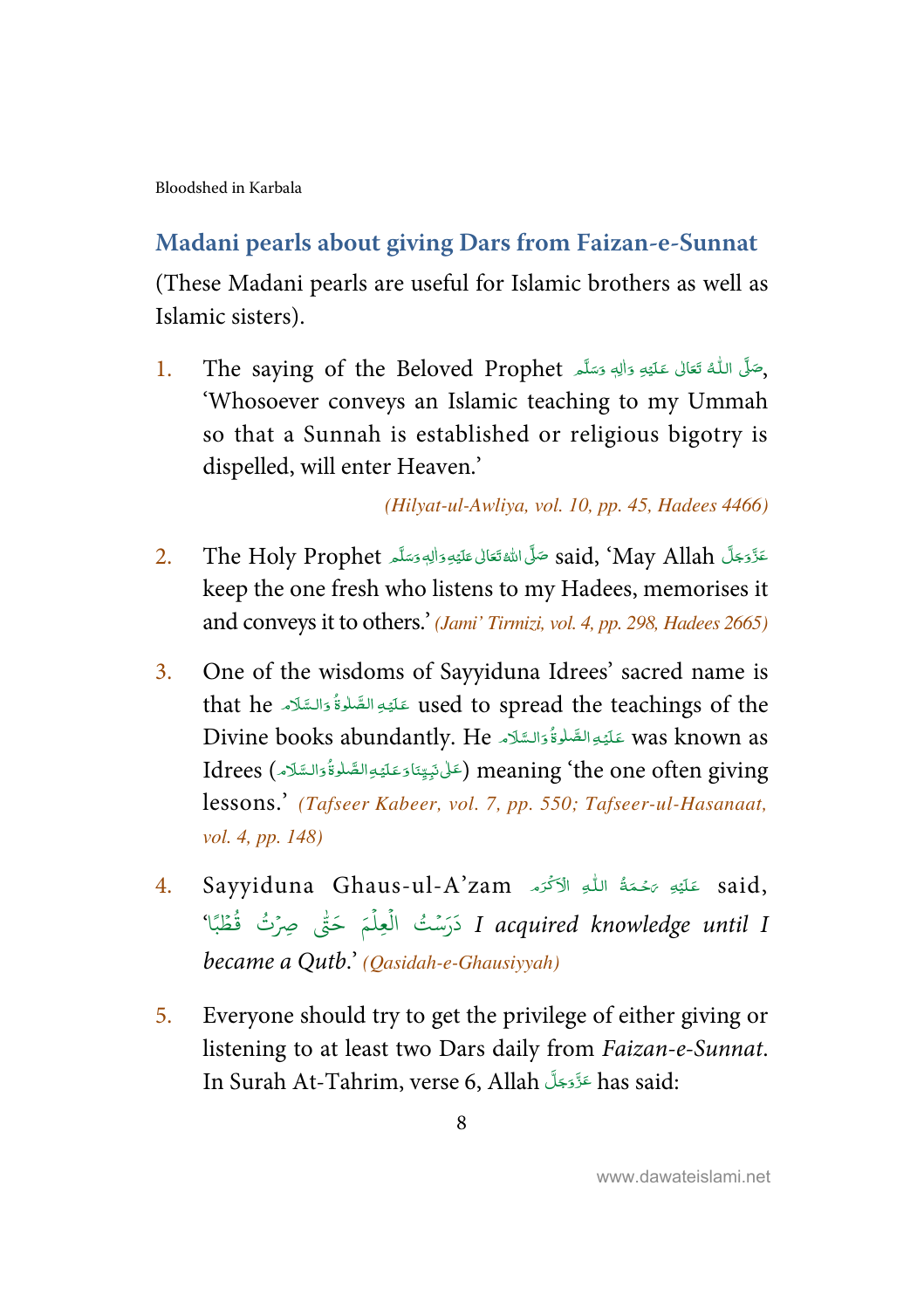[Bloodshed in Karbala](#page-4-0)

#### ؙ<br>ڶٳ**ؽ**ؘؽ <u>ہ</u> ب<br>نقا اڏ <u>و،</u><br>1  $\tilde{\cdot}$ يَآَيُّهَا الَّذِيۡنَ اٰمَـٰذُوۡ ֧֦֘ ؋ أَمَنُوۡا قُوۡٓ ٰ ۔<br>آ  $\frac{1}{2}$ ڋ و ةُوَّا أَنْفُسَكُمْ .<br>نَفُسَکُ ់  $\mathbf{r}$ أَنْفُسَكْمُر .<br>وَأَهۡلِيۡكُمۡ ٞۿؘڸؽؙۣػ  $\overline{\phantom{a}}$ ؚ<br>ۣ  $\overline{\cdot}$ أَهۡلِيۡكُمۡ نَارًا ءَ ڏُرُمُ ֧֘ و قُوۡدُهَا النَّاسُ و وَالۡحِجَارَةُ ؚ<br>ۣ

O believers, save yourselves and your family from the fire whose fuel are men and stones.

[Kanz-ul-Iman (Translation of Quran)] (Part 28, At-Tahrim, verse 6)

One of the ways of saving yourself and your family from the hellfire is the Dars of Faizan-e-Sunnat. Apart from giving Dars, persuade your family-members to listen to a Bayan or a Madani Muzakarah daily or weekly through the cassettes released by Maktaba-tul-Madinah.

- 6. The responsible Islamic brother of Zayli Mushawarat should entrust two well-wishers (Islamic brothers) with politely conversing those going out of the Masjid and requesting them to attend the Dars sitting closer.
- 7. Give Dars in a sitting-posture observing veil within veil<sup>1</sup>. If there are a large number of listeners, there is no harm in giving the Dars whilst standing.

l

<sup>&</sup>lt;sup>1</sup> Veil within veil is a term used in the Madani environment of Dawat-e-Islami. It refers to the act of wrapping an extra shawl around dress from naval to knees as and when required.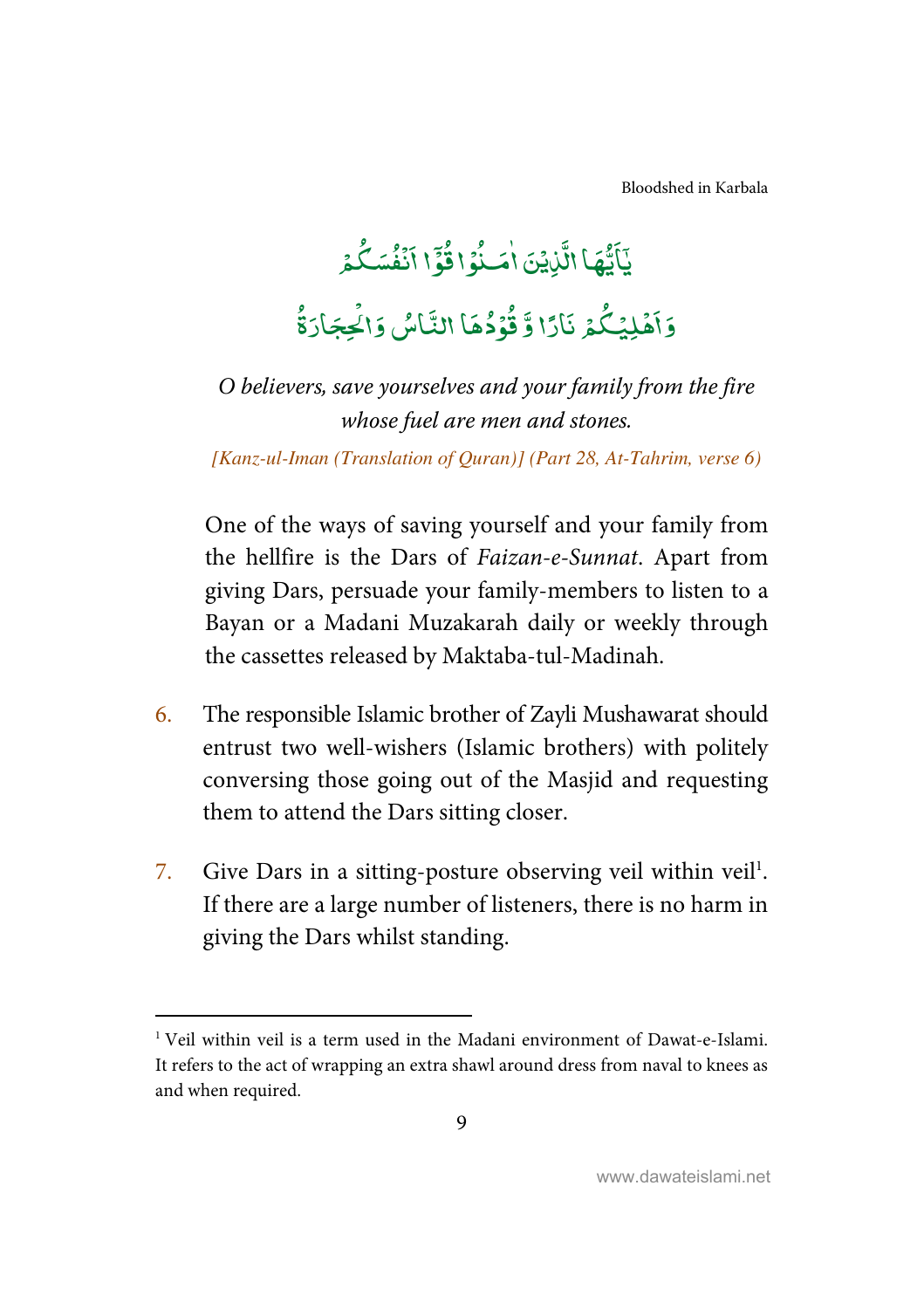$\overline{a}$ 

- 8. Your voice should neither be too loud nor too low. Try to give Dars in moderate voice so that only the audience listen and other people offering their Salah are not interrupted.
- 9. Always give Dars slowly and calmly.
- 10. Study whatever you will be delivering in the Dars in advance so that you do not make any mistake during the Dars.
- 11. Ensure the correct pronunciation of the words of Faizan-e-Sunnat so that it becomes your habit.
- 12. Get checked your pronunciation of Hamd, Salat, the Durood read out at the commencement of the Dars, the verse of Durood and the concluding verse etc. by any Sunni scholar. Likewise, do not recite Arabic supplications etc. individually until you get your pronunciation corrected with the help of a Sunni scholar.
- 13. Besides Faizan-e-Sunnat, Dars may also be given from other Madani booklets<sup>1</sup> published by Maktaba-tul-Madinah.
- 14. Complete the Dars including the concluding supplication within seven minutes.
- 15. Every Muballigh and Muballighah should memorise the method of giving Dars, the post-Dars persuasion and the concluding supplication.

 $^1$  Give Dars from the books and booklets of Ameer-e-Ahl-e-Sunnat المقالية العَالية  $\pm$  6. į ĺ i í í í í S -J j į only. [Markazi Majlis-e-Shura]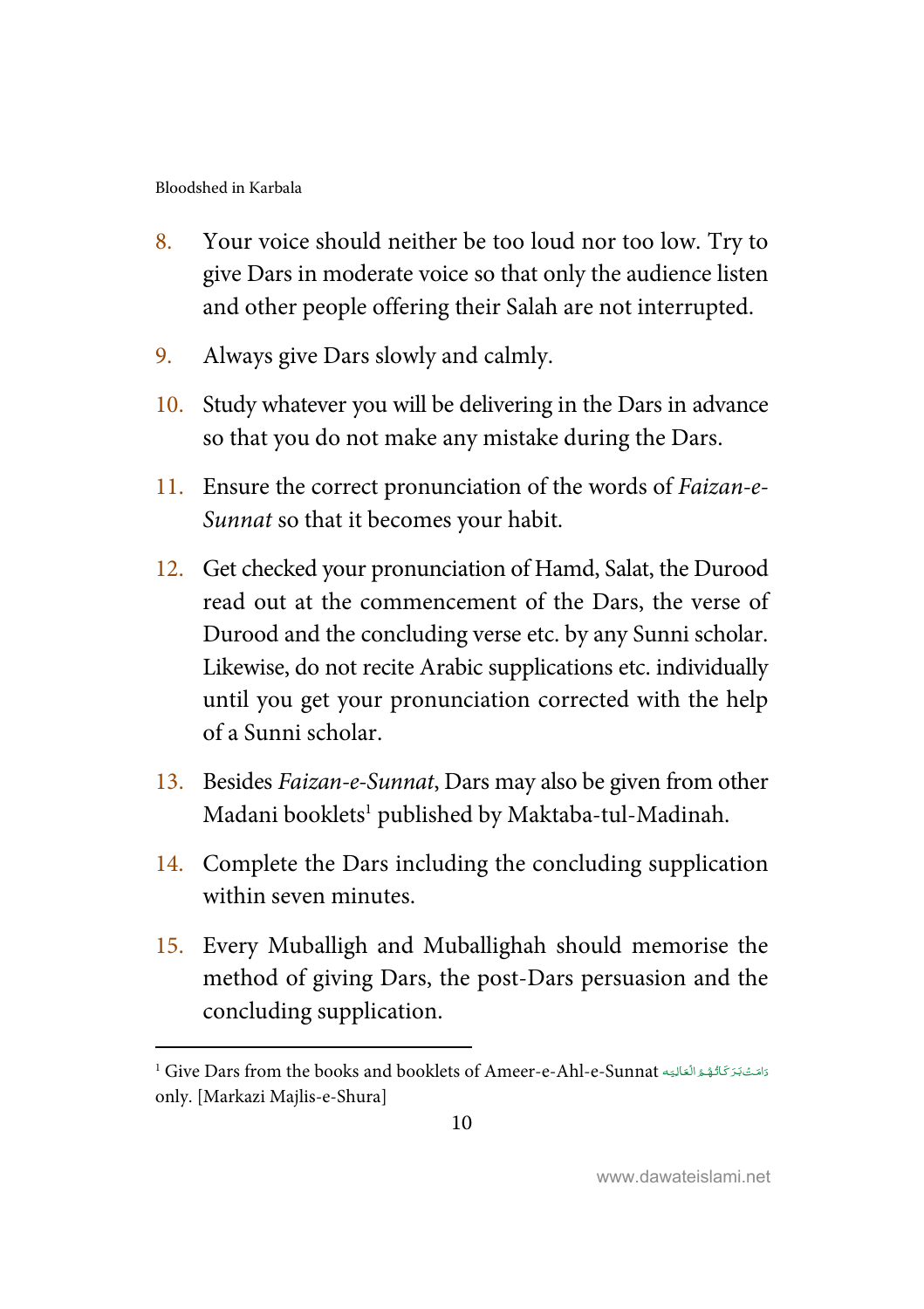## <span id="page-16-0"></span>**METHOD OF DELIVERING DARS**

Say the following three times: 'Please come closer.'

Then, doing veil within veil, sit in folded leg position [as in Salah] and recite the following:

ِ<br>اَلۡحَمۡمُّدُ لِـلَّٰٓ لِوَتِّٖ الۡعَٰلَـهِيۡنَ وَالصَّّلُوةُۚ وَالسَّـلَامُ عَـٰىٰ سَيِّـٰ ِالۡمُّـرۡ سَـٰلِيۡنَ ֧֘ ֘ -ٰ  $\overline{a}$ ֘ -ٰ ֧֘ ĺ ់ ֘ \_<br>يُـطْنِ الزَّجِيُمِ ۚ بِسُـمِ الـلِّـٰ ِ الزَّحۡـ ٰ --, ٰ .<br>عُوۡذُبِاۡللّٰهِ مِنَ الشَّ ٰ -֦֧֦  $\ddot{\cdot}$ اَشَابَعُدُ فَأَعُوْذُ بِاللَّٰهِ مِنَ الشَّيُطٰنِ الرَّجِيُمِ ۚ بِسُوِ اللّٰهِ الرَّحْسِٰ الرَّحِيُمِ ۚ ; -֧<sup>֓</sup>

Then make the attendees of the Dars repeat the following Salat-'Alan-Nabi:

لَ الله ۖ وَعَلٰى اٰلِكَ وَاَصۡحٰبِكَ يَا حَبِيۡبَ الله  $\overline{\phantom{a}}$ ا ٰ .<br>يَكَ يَا رَسُوْلَ ֘ ر<br>م ֘ .<br>آ ء<br>م عَلَ ُ ً<br>آ اَلصَّلٰوةُ وَالسَّلَا و<br>آ الصَّلُّوةَ وَالسَّلَّامُ عَلَيْكَ يَا رَسُوۡلَ اللَّه وَعَلٰى اٰلِكَ وَاَصْـحٰبِكَ يَـا نُـوۡرَ اللّٰه ٰ ؚ<br>ؙ ُ ا ي<sup>ْكَ</sup> يَـا نَـبِيَّ الله ֘ .<br>آ ل َ ع م ُ ً<br>آ اَلصَّلٰوةُ وَالسَّلَا ور<br>م ا

Then say the following:

l

'Dear Islamic sisters! Come closer and, in respect of the Dars, sit in the folded leg position [as you sit in Salah]. If you get tired, then sit in any comfortable position. Lower your gaze and listen to the Dars from Faizan-e-Sunnat with full concentration because listening to it inattentively looking here and there, playing on the floor with your finger or messing around with your clothes, body or hair may result in the depletion of its blessings $\cdot$  '

<sup>&</sup>lt;sup>1</sup> Make similar persuasion at the commencement of Bayan (speech) as well.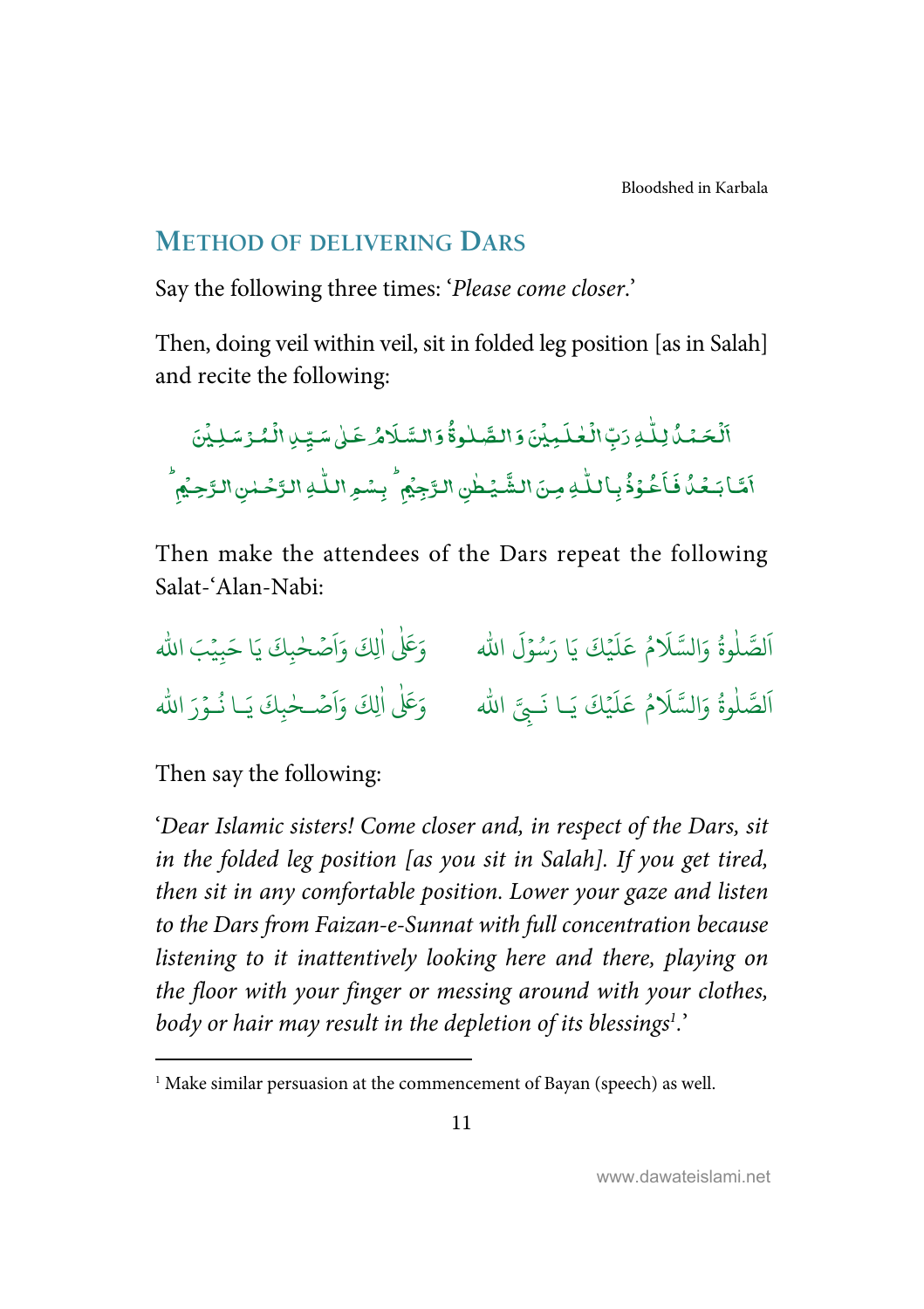l

After saying this, read an excellence of Salat-'Alan-Nabi from Faizan-e-Sunnat. Thereafter, read this aloud:

> .<br>وا عَلَى الْح ہ<br>آ و<br>ا صَلُّوْا عَلَى الْحَبِيْبِ ۚ صَلَّى اللَّهُ تَعَالَىٰ عَلَىٰ مُحَمَّد ֧֬<sup>֓</sup> ٰ

Thereafter, begin the Dars by reading from the book. Read out what is written in the book only. Read only the translation of Arabic text. Do not give your own explanation of any Quranic verse or Hadees, as it is Haraam to do so.

## **Make persuasion in the following words at the end of Dars:**

(Each Muballigh/Muballighah should memorize following paragraph by heart and make persuasion accordingly without any alteration at the end of Dars and Bayan).

are صَلَّى اللهُ تَعَالى عَلَيْهِ وَاللهِ وَسَلَّم Sunnahs of the Holy Prophet اَلْحَمْدُ لِلْٰهِ عَزَّدَجَلَ j ֘֒ Į í j -----ĺ --ź abundantly learnt and taught within the Madani environment of Dawat-e-Islami, a global non-political movement for the preaching of Quran and Sunnah.

It is a Madani request to attend the weekly Sunnah-inspiring Ijtima' on every Sunday commencing at approx. 2:30 p.m. at Faizan-e-Madinah<sup>1</sup>. Fill out the Madani In'amaat booklet daily practising Fikr-e-Madinah (Madani contemplation) and submit it to the Zimmahdar (relevant representative of Dawat-e-Islami)

<sup>&</sup>lt;sup>1</sup> Please note that this Ijtima' is not being held at Faizan-e-Madinah now.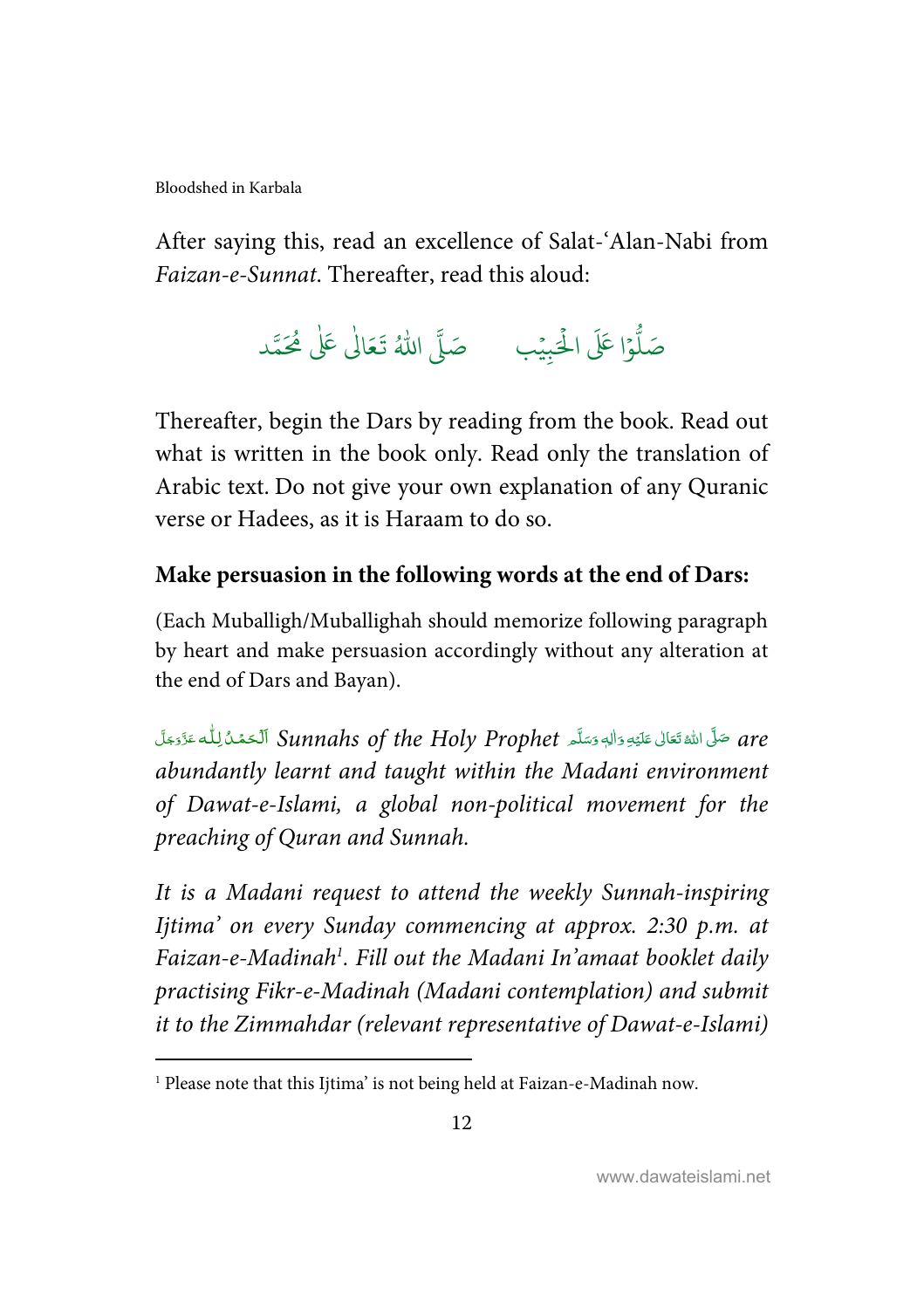of your locality. By virtue of this, الله عَذَدَجَلَ  $\mu$  will develop -ĺ -a mindset and a yearning to protect your faith, adopt the Sunnahs and be averse to sins. Every Islamic sister should develop the Madani mindset that 'I must strive to reform myself and people of the entire world, أَيْنَ شَيَاءَاللَّهُ عَزَّدَجَلًا $\cdot$ ĺ --

Allah karam aysa karay tujh pay jahan mayn Ay Dawat-e-Islami tayri dhoom machi ho

> May Allah عَذَّدَجَلَّ bless Dawat-e-Islami with such a grace! --That it becomes glorious at each and every place

Finally, with absolute humility and humbleness, make the following Du'a conforming to the manners of raising hands without adding and leaving out anything:

لَمِيۡنَ َكْمَدُ لِلّٰهِ رَبِّ الْعٰلَ ٰ .<br>أ ؚ<br>؞ .<br>أ َ اَلْحَمْدُ لِلّهِ رَبِّ الْعٰلَمِيْنَ ١ وَالصَّلٰوةُ وَالسَّلَامُ عَلٰى سَيِّدِ الْمُرْسَلِيْنَ ֧<sup>֓</sup>֓ و<br>م ہ<br>آ ر<br>آ وَالصَّلٰوةُ وَالسَّلَامُ عَلٰى سَيِّدِ الْمُرْسَلِيْنَ و<br>د ډ

'Ya Allah أَعَزَّدَ جَلَّ For the sake of Mustafa أَعْزَدَجَلَّ Ya Allah أَعْزَدَ بِلَيَّةِ وَالبَّدَيَّةِ بِلَ ----Í --ć us, our parents, and all the Muslims! Ya Allah اِعَدَّدَجَلَّ Forgive the -mistakes of Dars and all of our sins, give us the passion to become pious and practising Muslims and make us obedient to our parents! Ya Allah جَدَّدَجَلَ Make us Your and Your Beloved --Prophet's sincere devotee! Cure us from the disease of sins! Ya Allah الحَذَّدَجَلَّ Give us the ability to act upon the Madani --In'amaat! Ya Allah - - -! Bless us with the enthusiasm to -persuade others to carry out Madani activities! Ya Allah اِعَدَّدَجَلَ ا --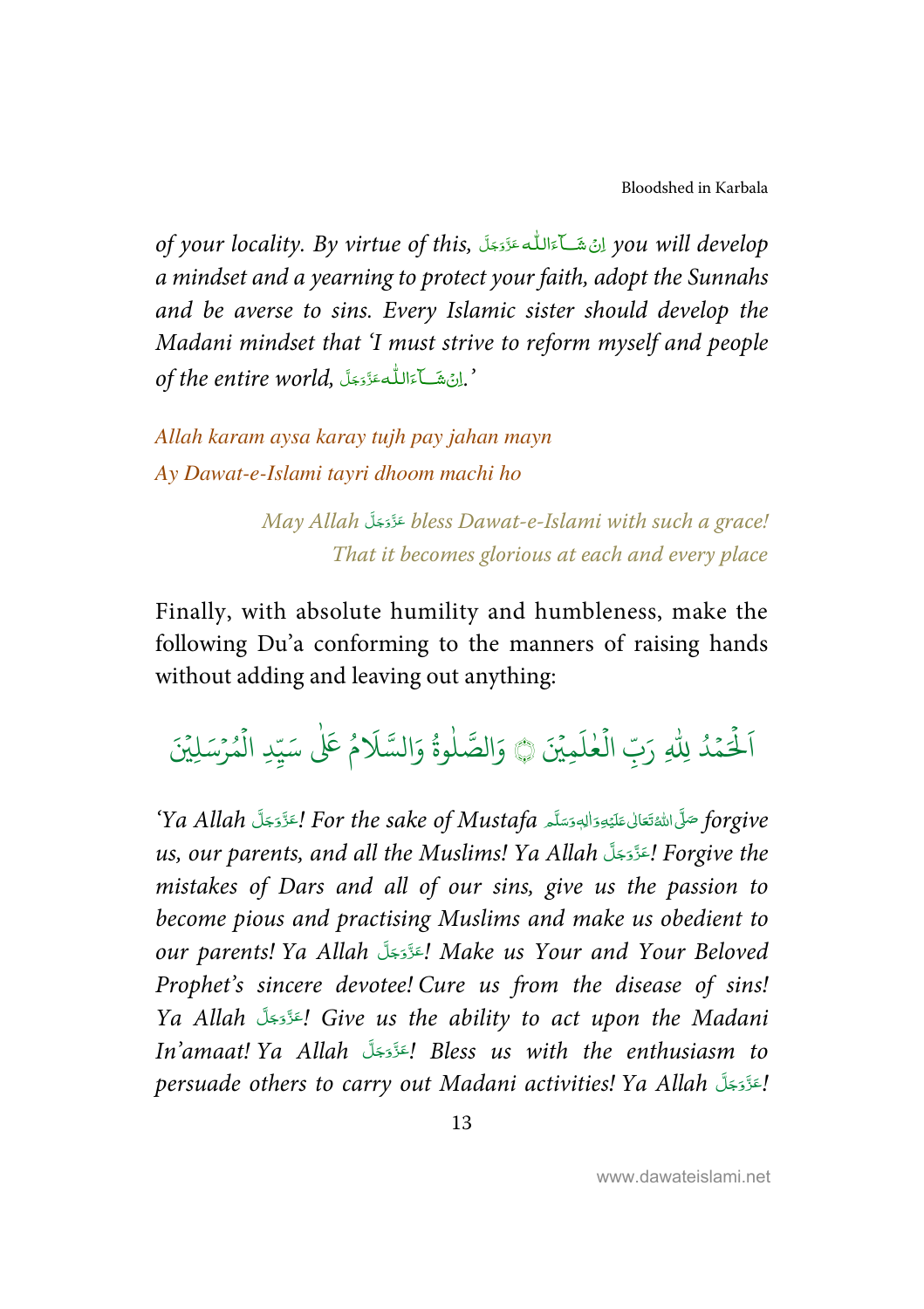Free Muslims from diseases, debt, unemployment, wrongful court cases and different types of worries! Ya Allah اعَزَّدَجَلَّ May Islam -dominate and the enemies of Islam be disgraced! Ya Allah اعَذَّدَجَلَّ allah --Bless us with steadfastness in the Madani environment of Dawat-e-Islami! Ya Allah اِعَدَّدَجَلَـ Bless us with martyrdom under -the shade of Grand Green Dome while we are beholding the Beloved Prophet كَرَاللَّهَ عَلَيْهِ وَاللهِ وَسَلَّدِ, burial in Jannat-ul-Baqi', and ć ---Í -the neighbourhood of Your Beloved Prophet حَلَّى اللَّهَ تَعَالى عَلَيْهِ وَاللهِ وَسَلَّم عَلَيْهِ وَاللهَ وَ --ĺ --ć Jannat-ul-Firdaus! Ya Allah عَدَّدَجَلَ  $f$ or the sake of the fragrant -breeze of Madinah, answer all of ours lawful Du'as.'

Then read the following couplet:

Kehtay rehtay hayn Du'a kay wasitay banday Tayray Ker day poori aarzu her baykas-o-majboor ki

Ya Rab عَذَّوَجَلَّ whoever requested for supplications --Fulfil his supplications and relieve him of all his complications

> ر<br>لاَمِيۡن هِيِّن بِجَاهِ النَّبِيِّ الْأَهِيَّن صَلَّى اللهُ تَعَالٰى عَلَيْهِ وَالِهٖ وَسَلَّم ا ٰ ֧֘ ٰ

Next, recite the following verse as part of Du'a:

إنَّ اللَّهَ وَمَلَّٰبٍكَّتَـٰهُ ٰ  $\frac{1}{2}$ ֦ مَلَ<sub>ي</sub>ِكَتَدُ يُصَدُّوُ N و<br>په يُصَلُّوۡنَ عَـٰلَى  $\overline{\cdot}$ لَمِى النَّبِيِّ -التَّبِيِّ ن<br>چا <u>ہے</u><br>1  $\tilde{\cdot}$ يَّأَيُّهَا الَّذ<u>ِيْن</u>َ ֧<u>֫</u>  $\frac{1}{2}$ الَّٰٓأِيۡنَ امَـٰنُوۡا N ؋ أَصَنُوۡا صَلُّوۡا ٰ  $\overline{\phantom{a}}$ ٷ حَىلٌّوُا عَلَيۡكِ ֘  $\overline{\cdot}$ عَلَيٰۡكِ وَسَلِّمُوۡ N -سَلِّمُوۡا تَسۡلِيۡمَا V ؚ<br>; تَسْلِيُّمَا آي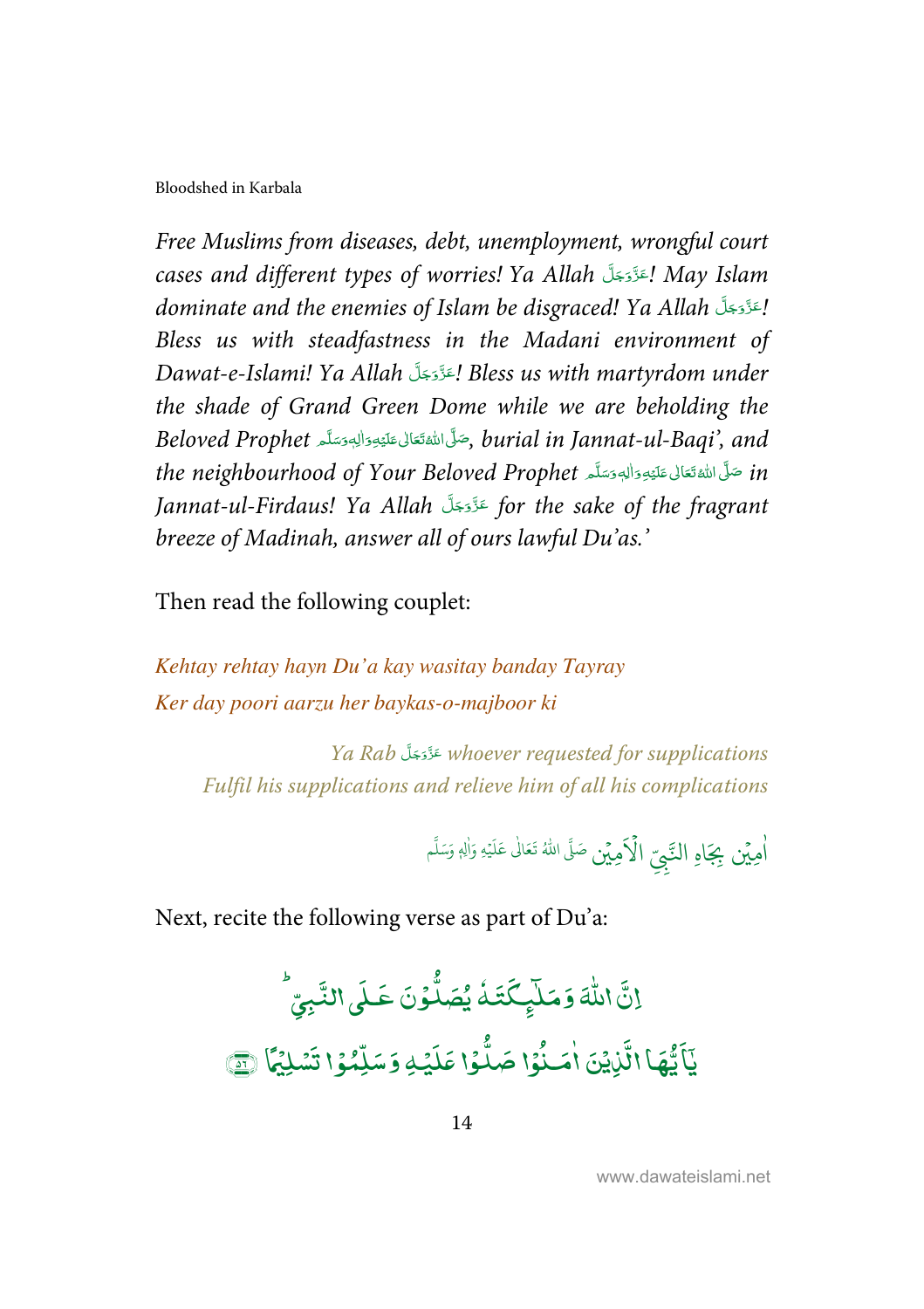<span id="page-20-0"></span>Read any Salat-'Alan-Nabi.

Read the following verse to finish Du'a:

.<br>سُبۡ<del>حٰنَ</del> رَبِّكَ رَبِّ الۡعِـُّرَةِ عَمَّا ٰ ! -N  $\frac{5}{2}$ ن<br>م حَمَّا يَصِفُوۡنَ ۞ ֧֦֘

وَسَلْمُرْعَلَى سَلْمُّكَلَى الْمُرْسَلِيْنَ (٢١٤ دَاكْمَدُ بِلْهِ رَبِّ الْعٰلَمِيْنَ ٰ N ֘ ٰ N , ֘ - $\overline{\cdot}$ رَبِّ الْعٰلَمِيْنَ (<u>Wit</u> ٰ N -

In order to achieve maximum benefit from Dars, sit down and warmly meet everyone. Make some new Islamic sisters sit around you and explain to them the blessings of acting upon the Madani In'amaat and other Madani activities.

Tumhayn ay Muballigh yeh mayri Du'a hay Kiye jao tay tum taraqqi ka zeenah

> O Muballigh! For you, it is my prayer May you keep ascending success-stair!

### **Du'a of 'Attar**

Ya Allah فَزَّدَجَلَ , forgive me and all those giving and listening to -at least two Dars everyday from Faizan-e-Sunnat (one in home and the other at schools, Masajid, homes and busy places etc.) and make us well-mannered.

لَاَمِيَّن هِيِّن بِجَاهِ النَّبِيِّ الْأَهِيَّن صَلَّى اللهُ تَعَالَىٰ عَلَيْهِ وَالِهٖ وَسَلَّم ا ٰ ۡ ٰ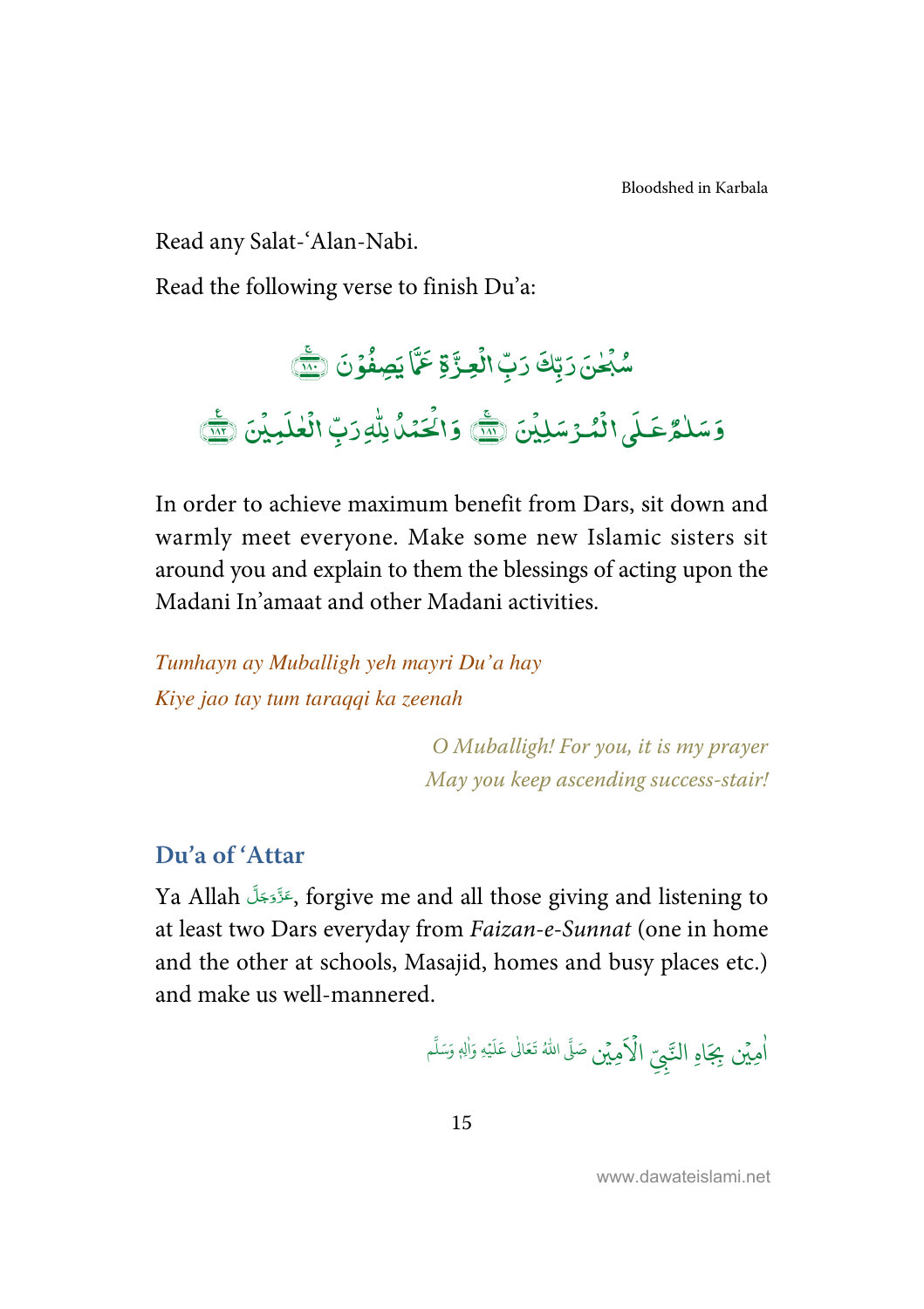<span id="page-21-0"></span>Mujhay Dars-e-Faizan-e-Sunnat ki taufeeq Milay din mayn dau martabah Ya Ilahi

> Bless me with this ability May I give two Dars daily O Almighty أَعَزَّدَجَلَّ May I give two Dars daily O --

## **Delivering Bayan is Haraam for the one not an Islamic scholar**

**Question:** Can the Islamic sister who is not a scholar deliver Bayan in the Ijtima' (congregation) of Islamic sisters?

**Answer:** The one not possessing enough knowledge should not deliver religious Bayanaat. Therefore, A'la Hadrat حَصَّةُ اللهِ تَعَالى عَلَيْه ŕ ĺ -has said in Fatawa Razawiyyah in volume 23 on page 378: The permission from Allah ظَّنَّخَلْ عَلَيْهِ وَالْهِ وَسَلَّم and His Prophet عَزَّوَجَلَّ and His Prophet -----Í --ć is the most important in delivering Bayan and in every other matter. It is Haraam for the one not having enough knowledge to deliver Bayan and listening to such a Bayan is also not permissible. Allah لَحَدَّدَهَا forbid, if someone is a religious bigot, -he is the puppet of Satan, and listening to his talk is rigidly Haraam (he must be prevented from delivering Bayan in Masjid), if somebody's Bayan causes quarrel, the Imam and other responsible people have the right to prevent such a person. However, nobody has the right to stop a Sunni scholar, who has correct beliefs, to deliver Bayan. Allah عَزَّوَجَلَّ has said in part 2, --Surah Al-Baqarah, verse 114: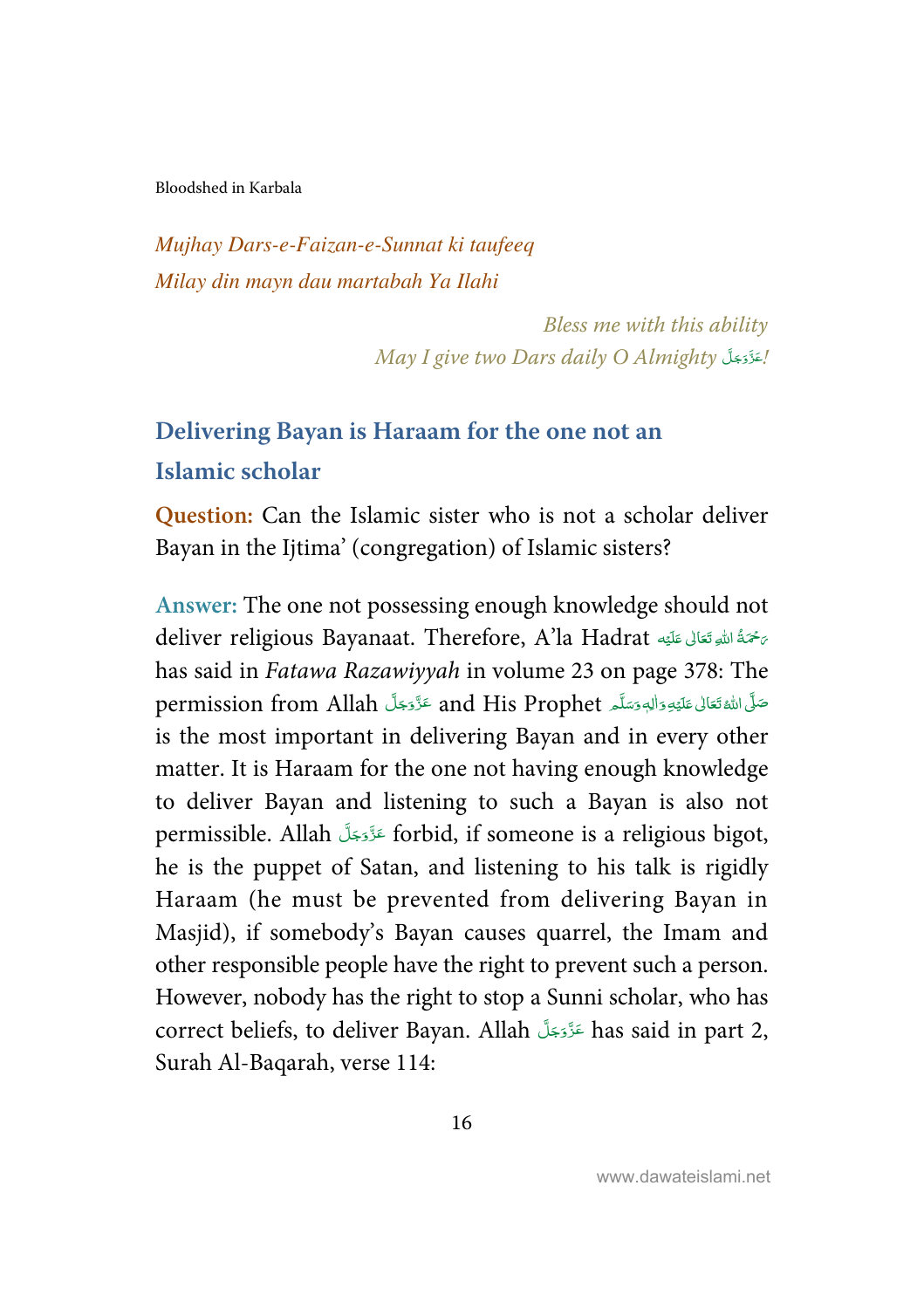<span id="page-22-0"></span>دَمَنۡ أَظۡلَمُ َطْلُ ֦֧֦ ر<br>آ اَظُلَمُ مِمَّنۡ مَّنَجَ .<br>مناسخ مَّـنَـعَ مَسْجِدَا اللَّهِ ٰ را<br>ا اللّٰهِ أَنۡ يُّذۡلَٰٓكَرَ  $\overline{a}$ بْنْكُ ֦֧֦֧֦֧֦֧֦֧֦֧֦֧֦֦֧֦֧֦֧֦֧֦֧֦֧֦֧֧֦֧֜֜֜֜ .<br>نُ ڍٌ ់ ِ<br>آ أَنَّ يُّذَٰكَرَ فِيُهَا اسْمُهُ  $\frac{2}{1}$ , ֘

And who is more unjust than one who prevents the name of Allah from being mentioned in the Masajid.

[Kanz-ul-Iman (Translation of Quran)] (Part 2, Surah Al-Baqarah, verse 114) (Fatawa Razawiyyah, vol. 23, pp. 378)

## **The definition of Islamic scholar**

**Question:** Is it necessary to pass Dars-e-Nizami for becoming a Muballigh (preacher)?

**Answer:** Neither passing Dars-e-Nizami is a pre-condition nor its mere degree is enough for becoming an Islamic scholar; instead, knowledge is needed. According to the definition put forward by A'la Hadrat سَمْتَةُ اللَّهِ تَعَالَى عَلَيْهِ, an Islamic scholar is the Í ---one who is not only aware of all the beliefs completely and consistently, but is also able enough to find out rulings from books without anyone's help. Knowledge can also be acquired by studying books and listening to scholars' speeches etc.

(Summarized from: Ahkam-e-Shari'at, vol. 2, pp. 231)

We learnt that neither the degree of Dars-e-Nizami is necessary nor it is enough for becoming an Islamic scholar; similarly, knowing different languages such as Arabic or Persian etc. is not a precondition. Instead, knowledge is prerequisite. Therefore, A'la Hadrat ٱللهِ تَعَالَى عَلَيْهِ Aas said, 'There is no importance of ĺ --ŕ -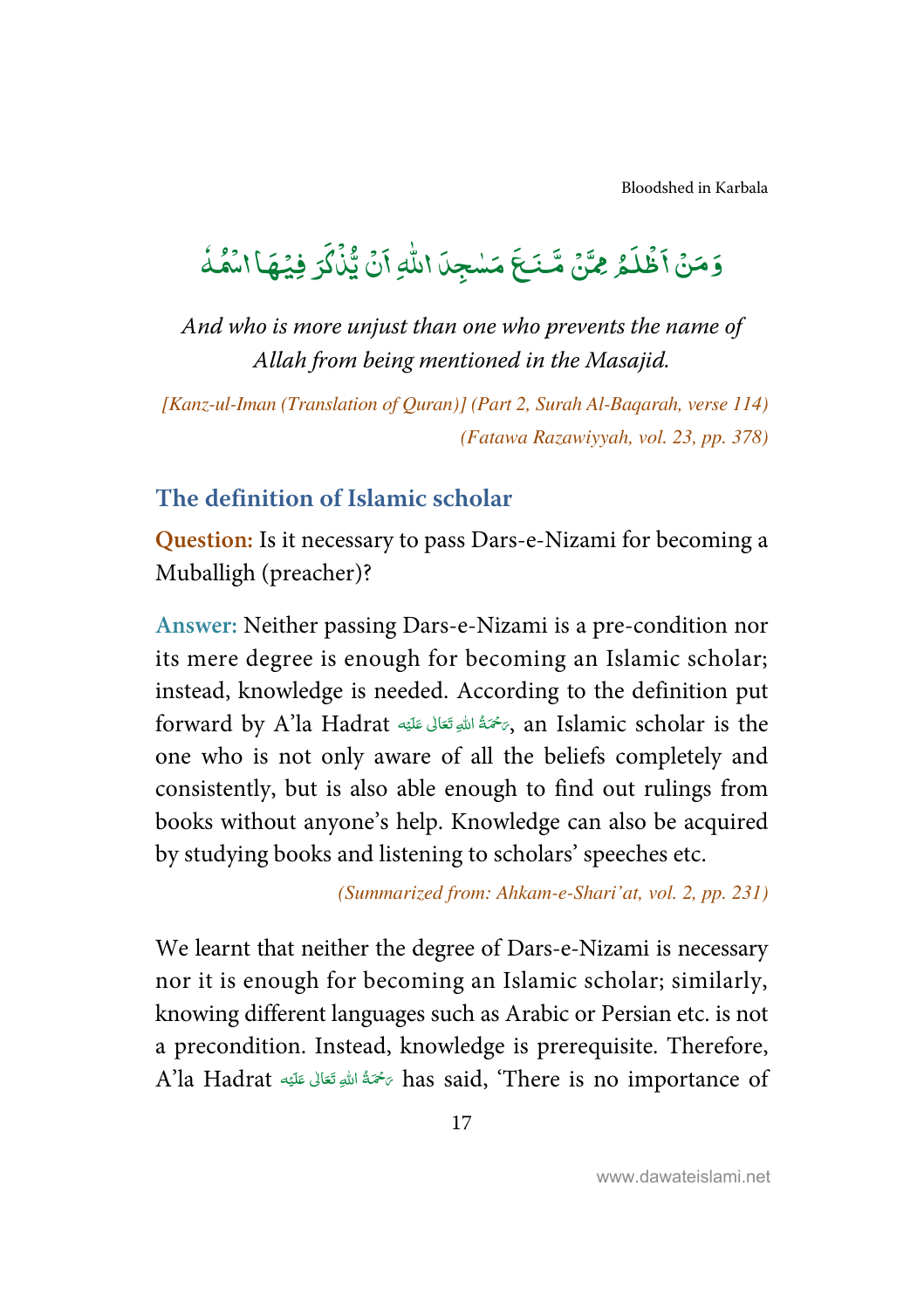<span id="page-23-0"></span>degree at all; a number of degree-holders have no knowledge and they are not able enough to become even the students of those who don't have any degree; knowledge is necessary.'

(Fatawa Razawiyyah, vol. 23, pp. 683)

اَلْكَمْدُ لِلَّه عَزَّدَمَاً One can get the honour of becoming an Islamic j ֚֬ ļ í i --scholar by acquiring knowledge about necessary beliefs and deeds reading and comprehending many books published by Maktaba-tul-Madinah in Urdu such as Fatawa Razawiyyah, Bahar-e-Shari'at, Qanoon-e-Shari'at, Nisab-e-Shari'at, Mirat-ul-Manajih, 'Ilm-ul-Quran, Tafseer-e-Na'eemi and Ihya-ul-'Uloom. Asking and consulting scholars is also a way of enhancing knowledge. Apart from acquiring knowledge through the aforementioned books, passing Dars-e-Nizami will further enhance skills and expertise.

## **The alternative of delivering Bayan for the one not an Islamic scholar**

**Question:** Is there any possible way of delivering Bayan for the one who is not an Islamic scholar?

**Answer:** There is an easy way of delivering Bayan for the one not a scholar; he should get necessary pages from the books of Sunni scholars photocopied, paste them in his/her diary and read them out. Such a person should not deliver anything without reading from these pages. Moreover, he is not allowed to give exegesis of any verse or Hadees on the basis of his personal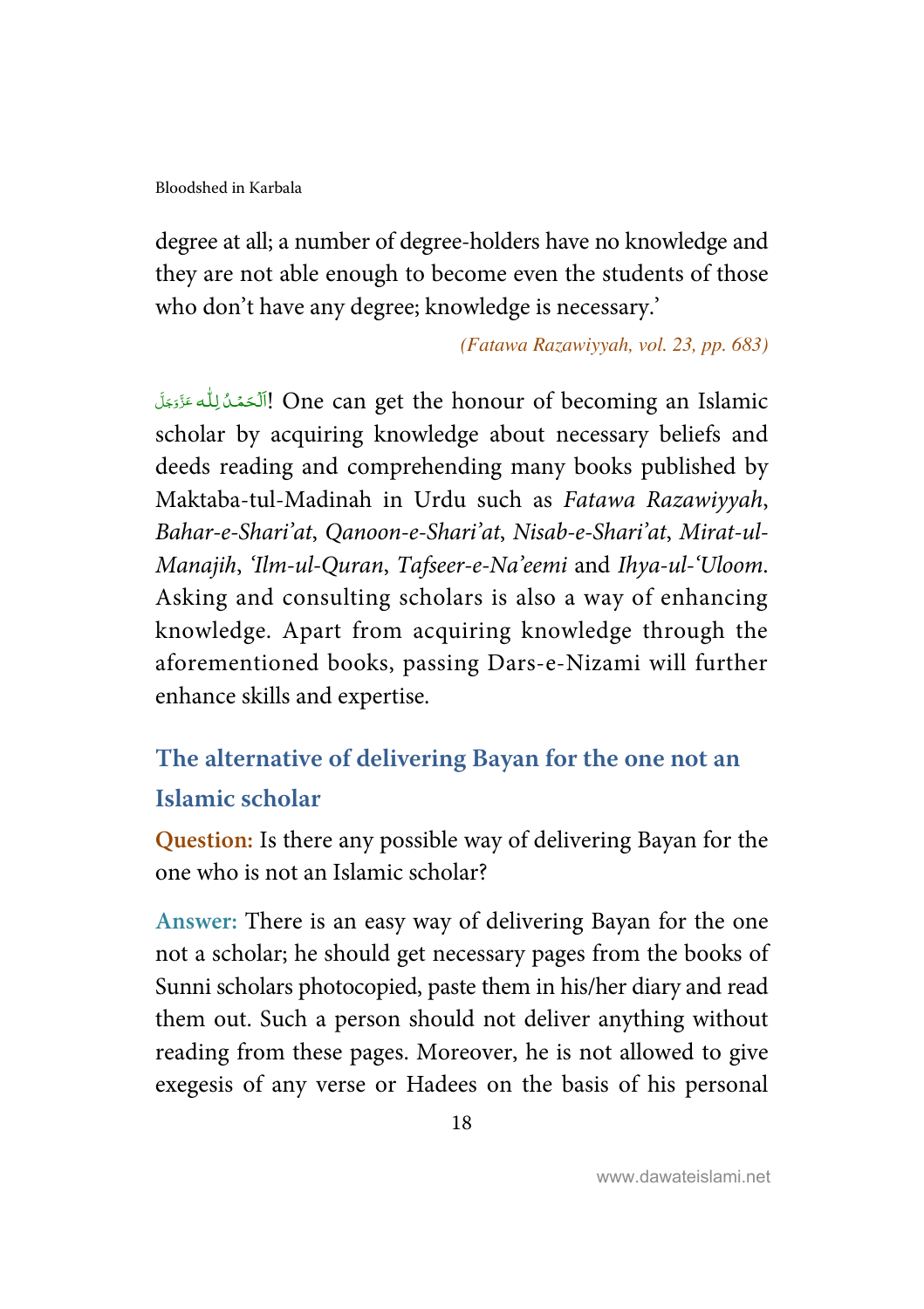<span id="page-24-0"></span>opinion because Tafseer-e-Birraaye<sup>1</sup> is Haraam. By Shari'ah, it is not permissible to derive any ruling, even if it is correct, from a verse or comment on a Hadees on the basis of guess.

The saying of Mustafa شَمَّلْ اللَّهُ تَعَالَى عَلَيْهِ وَاللهِ وَسَلَّم The saying of Mustafa : ---Í --ć exegesis of the Quran without knowledge should make the Hell his abode. (Jami' Tirmizi, vol. 4, pp. 439, Hadees 2959)

Guiding about the matter of non scholar's Bayan, A'la Hadrat Maulana Shah Imam Ahmad Raza Khan عَلَيْهِ رَحْمَةُ الرَّحْمَى has said, í ĺ --'If the one who is ignorant but able to read Urdu, reads out the book of an Islamic scholar without adding anything personally, there is no harm in it.' (Fatawa Razawiyyah, vol. 23, pp. 409)

## **Important instructions for Muballighin (preachers)**

**Question:** Some of the Muballighin and Muballighat of Dawat-e-Islami deliver Bayan orally; what instructions would you give to them?

**Answer:** If they are Islamic scholars; it does not matter; if not so, they should act upon the foregoing ruling that they have to deliver Bayan reading out the writings of scholars only. If the responsible Islamic brothers of Dawat-e-Islami found someone who is not a scholar delivering Bayan orally in Sunnah-inspiring

l

<sup>&</sup>lt;sup>1</sup> The one commenting on the Quran through his opinion is the person who comments on the Quran on the basis of his intellect and guess without any Shar'i proof and authentic reference.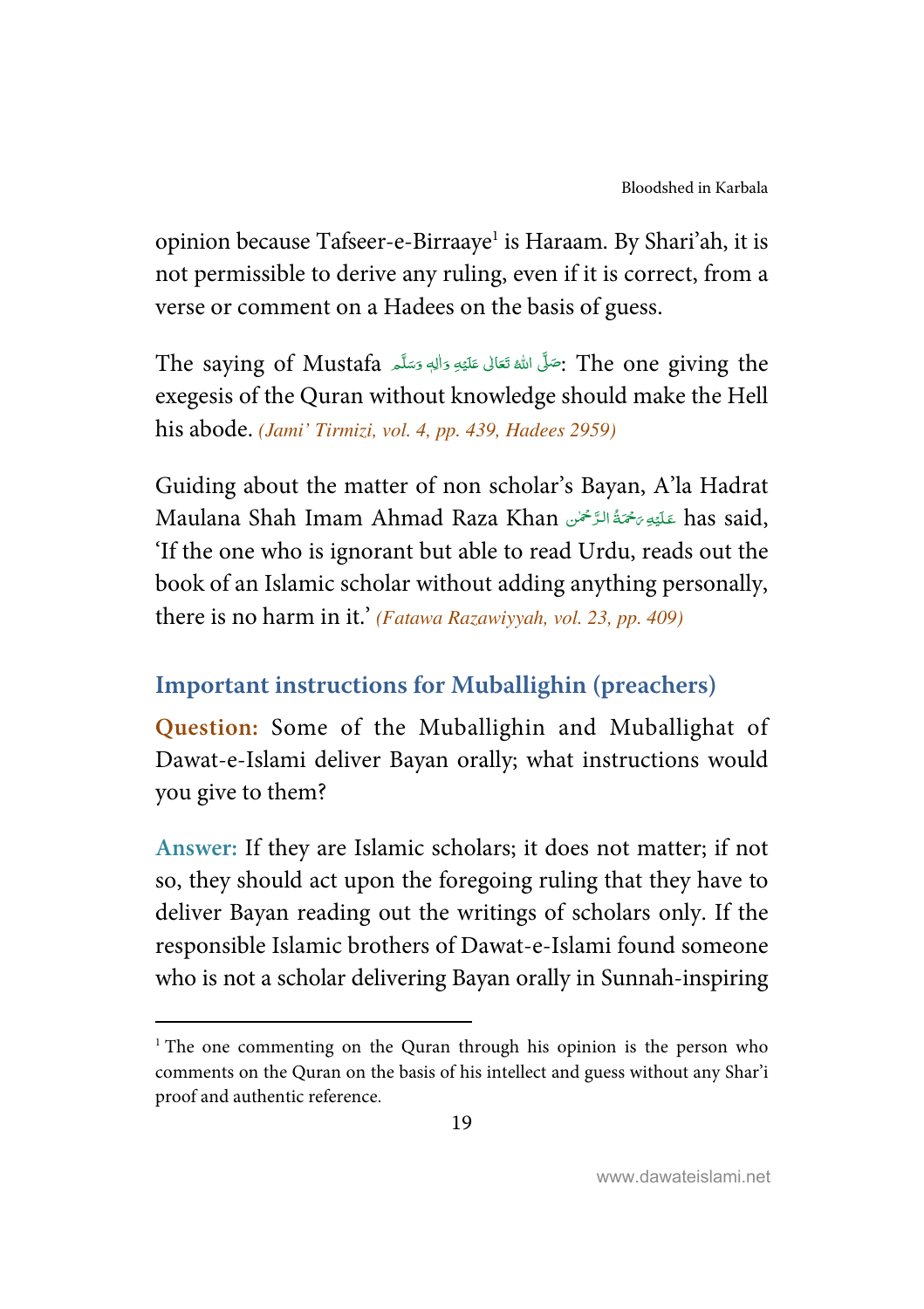<span id="page-25-0"></span>Ijtima', they should stop him/her. All such preachers and orators who are not scholars should not deliver Bayan and religious speeches verbally.

A'la Hadrat ﴿ مَحْمَةُ اللهِ تَعَالَى عَلَيْهِ Aas said, 'It does not harm if the one Í --ŕ ignorant but able to read Urdu reads out the book of a scholar without adding anything personally.' He سُحْمَةُاللهِتَعَالى عَلَيْه  $\tau$  has further Í --ŕ stated, 'The ignorant person's delivering Wa'az is Haraam and listening to his Wa'az is also Haraam, and the Muslims have the right; rather, it is obligatory for them to prevent him because preventing such a person is like preventing evils, which is Wajib -<br>(necessary). وَاللّٰهُ تَعَالَى اَعْلَـم) (Fatawa Razawiyyah, vol. 23, pp. 409) :<br>C ا

## **Can women listen to the Bayan of a Muballigh (male preacher) through VCD?**

**Question:** Can Islamic sisters listen to the Bayan of a Na-Mahram Muballigh through Madani Channel or VCD? Isn't it improper?

**Answer:** There is a difference between an improper thing and Islamic sisters' watching and listening to the Bayan of a Na-Mahram preacher. If an Islamic sister sees a Na-Mahram man, there is some leniency in this regard under certain Shari'ahapproved limitations. According to Bahar-e-Shari'at published by Maktaba-tul-Madinah, (on page 86, volume 16): 'If the woman is sure that she would not feel lust, her seeing a Na-Mahram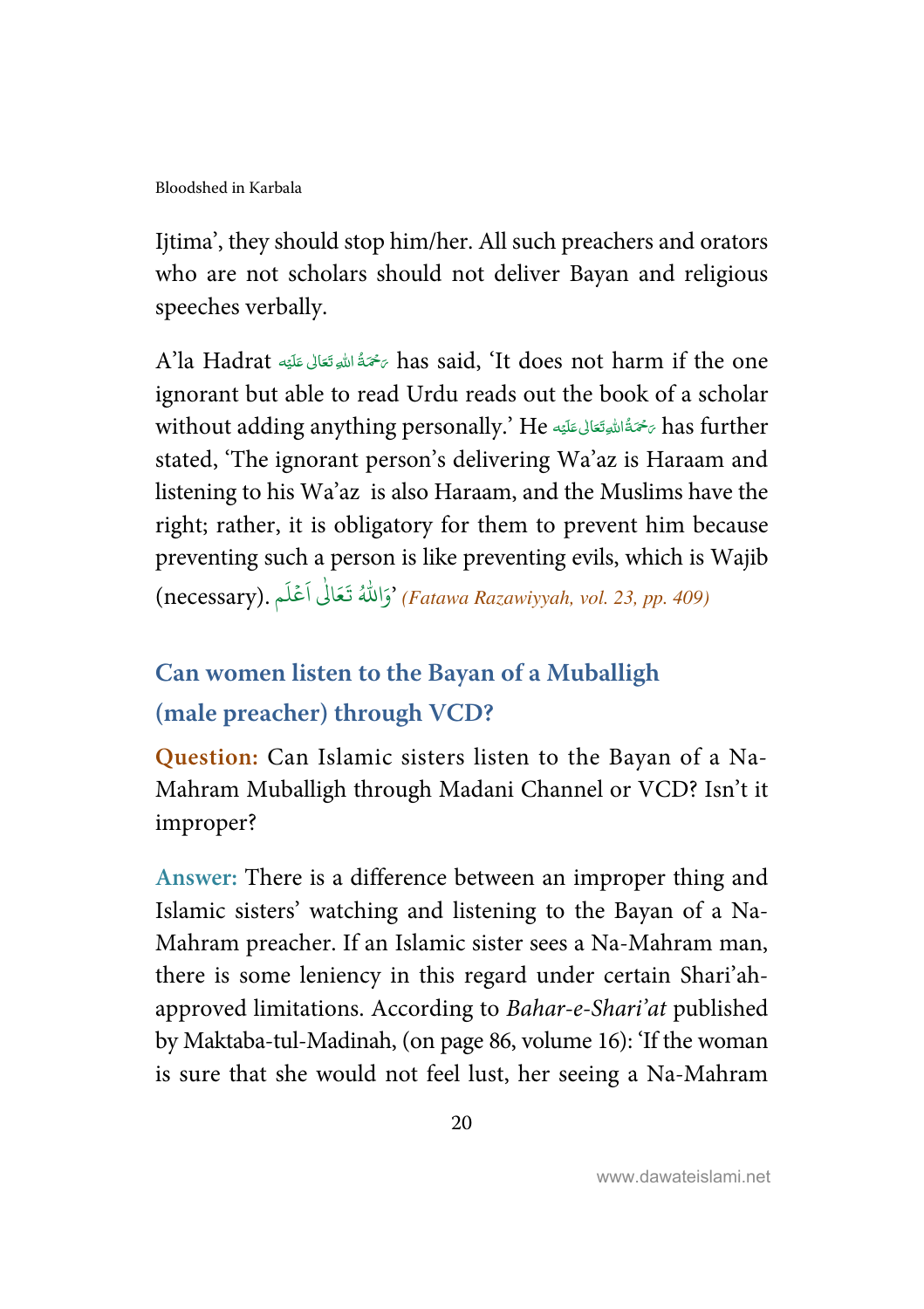<span id="page-26-0"></span>man is like a man's looking at another man; however, if there is even a doubt of lust, she must not look.'

(Fatawa 'Aalamgiri, vol. 5, pp. 327)

Therefore, Allah عَنَّوَجَلًا forbid, if she feels sinful attraction while -watching even Madani Channel or a VCD, she must give it up repenting immediately. I would suggest that as long as possible, Islamic sisters should avoid seeing the Muballigh whether he is young or old because it is a very crucial era. However, she can see an aged scholar, an unattractive old man and her aged Peer Sahib or Murshid (provided she could avoid seeing other men around him) because it does not seem objectionable. Even then if Satan tries to arouse feelings, she is not to see any longer and go elsewhere.

## **Should woman see the VCD of a Na'at reciter**

**Question:** Should Islamic sisters listen and watch even a young Na'at reciter through Madani Channel or VCD?

**Answer:** It goes without mentioning that a young Na'at reciter looks more attractive than an old one; then he also tries to attract attention by moving his hands and face in different styles, and above all, the melodiousness of voice impresses others like a magic. In this situation, perhaps only a Waliyyah could save herself from sinful thoughts. Not to speak of watching, I would advise my Madani daughters not to even listen to the audio cassettes of a young Na'at reciter, as it is also risky.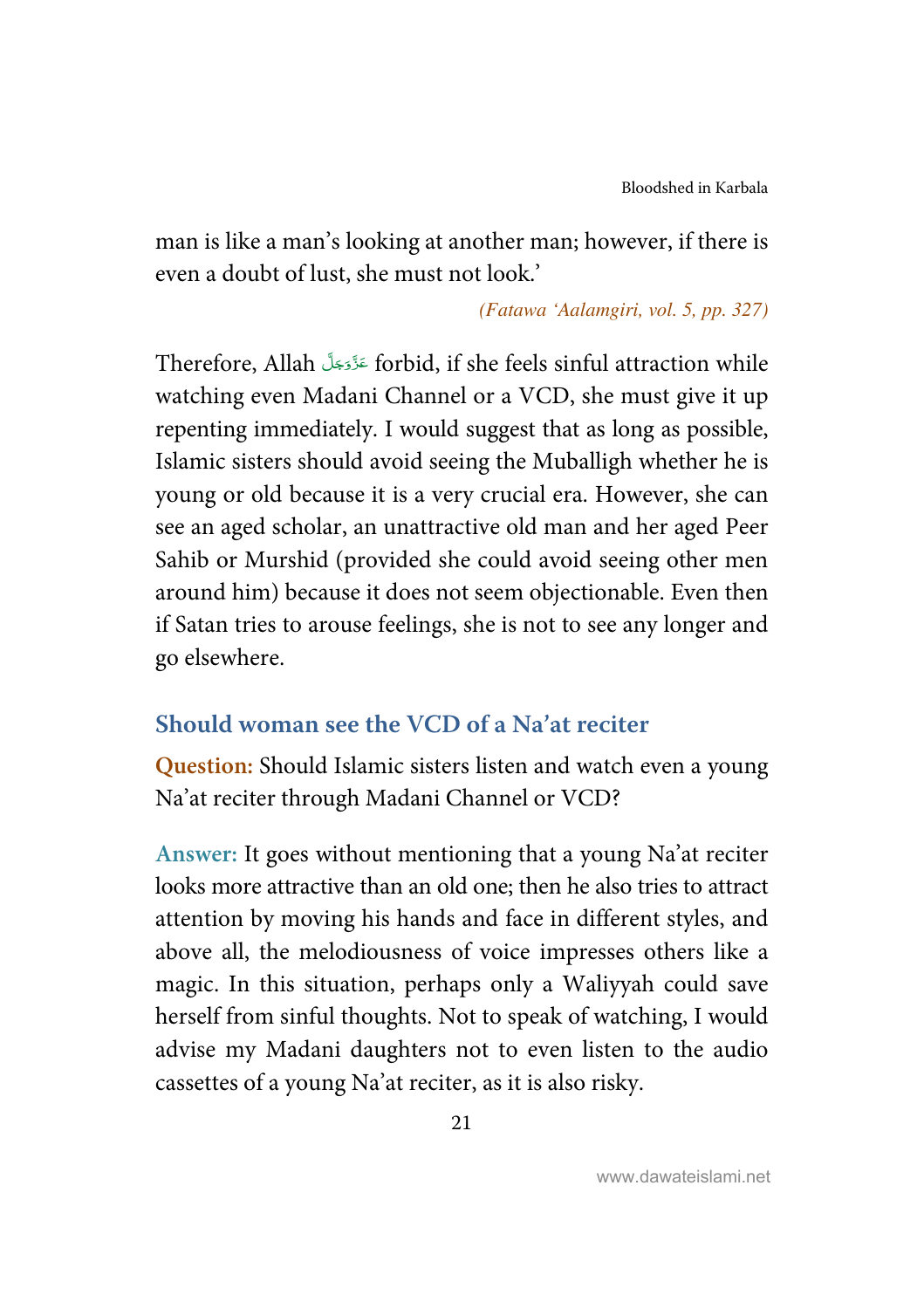According to *Sahih Bukhari*, Rasoolullah حَلَّى اللَّهَ تَعَالى عَلَيْهِ وَاللهِ وَسَلَّم اللَّهُ According to *Sahih Bukhari*, Rasoolullah ---Í --ć Hudi Khuwan (the person reciting couplets to make the camels run fast through the effect of the couplets and his pleasant voice) whose name was Anjashah شَحْوَى اللهُ تَعَالَى عَنْهُ  $\epsilon$ . He had a melodious -ć -voice. (Sayyiduna Anjashah رَضِىَ اللَّهَ تَعَالَى عَنْهُ secited some couplets -ć -on the occasion of a journey during which some women also accompanied the Holy Prophet شَكَّهِ وَالِهٖ وَسَلَّم accompanied the Holy Prophet ---Í --ć Prophet حَلَّى اللَّهُ تَعَالَى عَلَيْهِ وَاللهِ وَسَلَّمَ Prophet وَسَلَّمَ Prophet  $\sim$  said to him, 'O Anjashah! In low ---Í --ć voice, in case you break the fragile bottles.'

(Sahih Bukhari, vol. 4, pp. 158, Hadees 6211)

Commenting on the foregoing Hadees, Hakeem-ul-Ummat, Mufti Ahmad Yar Khan Na'eemi عَلَيْهِ رَحْمَةُ اللّٰهِ الْقَرِى Mufti Ahmad Yar Khan Na'eemi -j -Í --ظَّى اللَّهُ تَعَالَى عَلَيْهِ وَالِهِ وَسَلَّم Holy Prophet حَلَّى اللَّهُ تَتَعَالَى عَلَيْهِ وَالْيهِ وَسَلَّم ---Í --í also accompanying him during the journey; their hearts were delicate like a fragile bottle, pleasant voice would impress them and they could be motivated towards sins due to singing, therefore, he حَلَّى اللَّهَ تَعَالى عَلَيْهِ وَالْلِهِ وَسَلَّم therefore, he ---Í --ź

(Mirat-ul-Manajih, vol. 6, pp. 443)

However, there is probably no risk in listening to the Na'ats of a deceased Na'at reciter, but even now if Satan tries to make you feel sinful imagination, turn the tape off immediately repenting.

.<br>وْا عَلَى الْحَبِيْب ֘ ر<br>ا و<br>ا صَلُّوْا عَلَى الْحَبِيْبِ ۚ صَلَّى اللّٰهُ تَعَالَٰى عَلٰى مُحَمَّد ٰ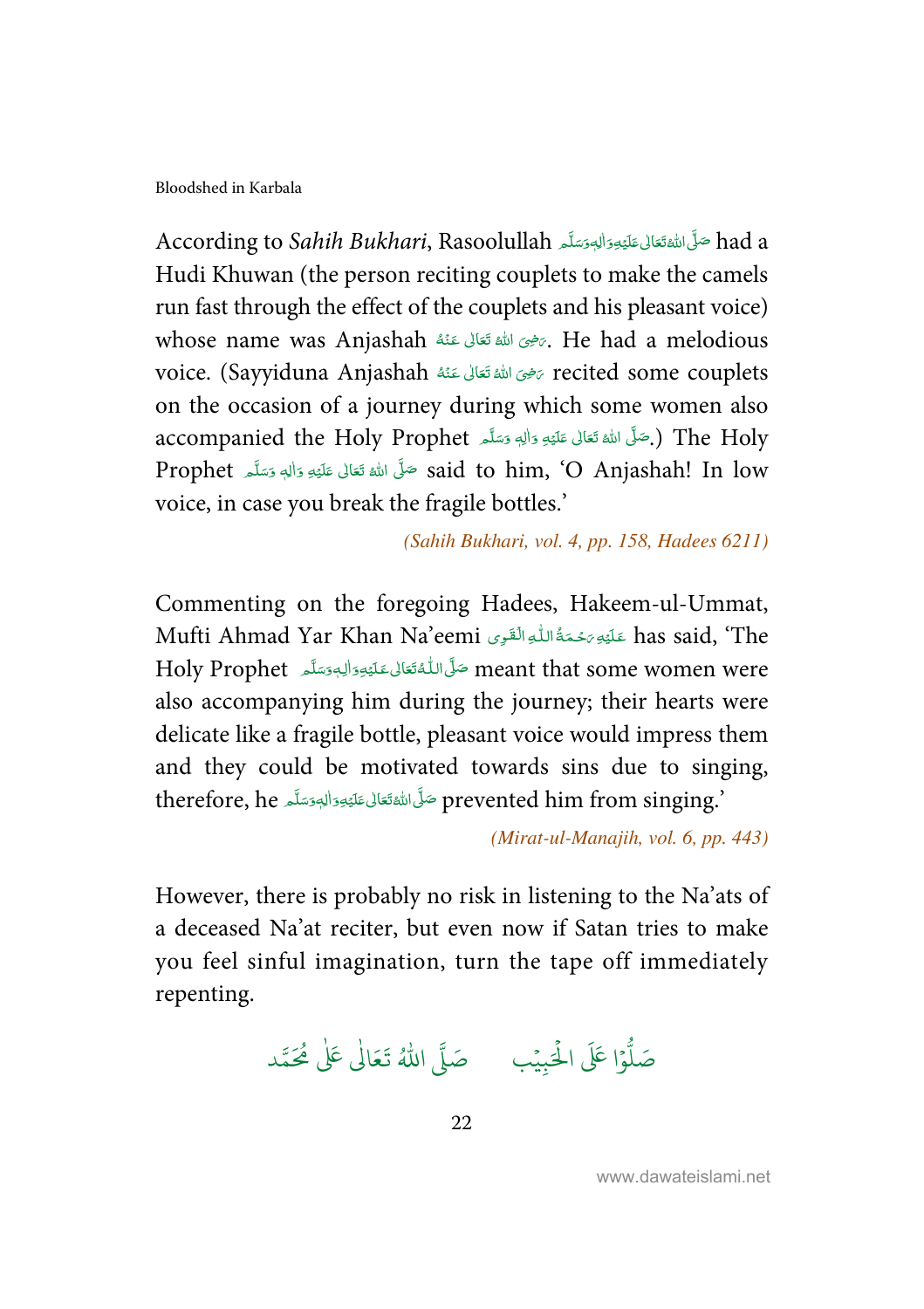## <span id="page-28-0"></span>**Eight Madani pearls about menses and Nifaas (post-natal bleeding)**

- 1. Islamic sisters can deliver Bayan and Dars in the state of menses and Nifaas, they can touch Islamic books as well. However, it is Haraam to touch the Quran with hand, fingertip or any part of the body. Further, if any verse of Quran is written on a piece of paper, nothing else is written, it is not allowed to touch it from any side or any corner.
- 2. Reading and touching the Quran is Haraam in the state of menses and Nifaas. There is the same ruling in case of reading or touching the translation of the Quran in Persian or Urdu or any other language<sup>1</sup>. (Bahar-e-Shari'at, vol. 2, pp. 49, 101)
- 3. If the Quran is in a box, there is no harm in touching the box; similarly, it is permissible to hold the Quran with such a cloth etc. which neither you are wearing nor in which Quran has been wrapped. Touching the Quran with your sleeve, shawl (which is on your head or shoulder) is Haraam. (Bahar-e-Shari'at, vol. 2, pp. 49)
- 4. There's no harm in reciting the verse of Quran with the intention of supplication or getting blessing i.e. reciting ِسۡـمِ اللّٰهِ الرَّحۡـِمُنِ الرَّحِيۡمِ ؕ with the intention of gratitude or reciting ֘֝ ٰ ֧֘ ب ُ after the sneeze is allowed. Likewise, ٱلْحَمْدُ لِلّٰهِ رَبِّ الْعٰلَمِيْنَ ۖ ֘ ِ<br>ا ٰ ֧֧֧֧֧֧֧֧֧֦֧֦֧֝<br>׀

l

<sup>&</sup>lt;sup>1</sup> Including English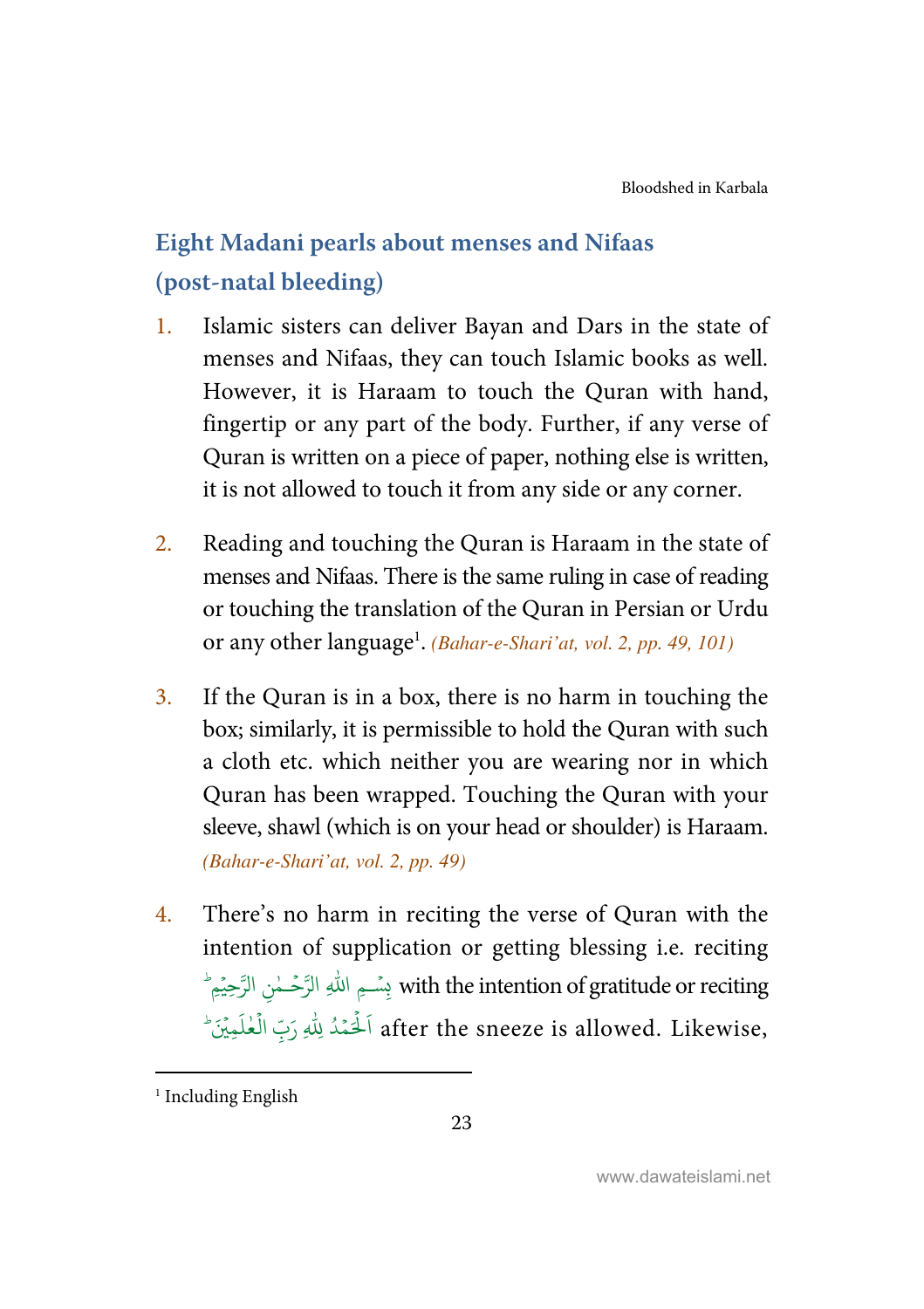listening to any bad news, saying اِنَّا لِلَّهِ وَاِنَّآ اِلَيْهِ رْجِعُوْنَ ؚ<br>ؙ ُ ֦֘֝ reading Surah Al-Fatihah, Aayat-ul-Kursi, last three verses مُوَ اللهُ الَّذِيْ لَا اِلٰهَ إِلَّا هُوَ ً of Surah Al-Hashr from ٰ í لَآ إِلٰهَ إِلَّا ٰ to the end of هُوَ اللَّهُ الَّذِيْ لَا إِلٰهَ إِلَّا هُوَ ۚ Surah with the intention of glorification is also allowed.

Similarly, she can read all the three Quls with the intention of glorification without the word '.فُلْ' She cannot read الا<br>وفيات with the word  $\sqrt[4]{\dot{\tilde{\delta}}}$  even with the intention of glorification الا<br>وفيات because it will be regarded the recitation of Quran, intention (of mere glorification) is not valid in this case.

(Bahar-e-Shari'at, vol. 2, pp. 48)

- 5. Except the Quran, there's no harm in reading all the invocations, Zikr, Salat-'Alan-Nabi, Salams, Na'ats, reply to Azan etc. She can attend an Ijtima' (congregation) of Zikr, and can conduct it as well. However, it is better to make Wudu or clean the mouth before performing these acts. If she performs these acts even without Wudu etc. there is no harm.
- 6. It should be particularly kept in mind that offering Salah or having fast is Haraam during these days. (Bahar-e-Shari'at, vol. 2, pp. 102; Fatawa 'Aalamgiri, vol. 1, pp. 38)
- 7. She must not offer Salah during these days even due to considerateness as some scholars say 'offering Salah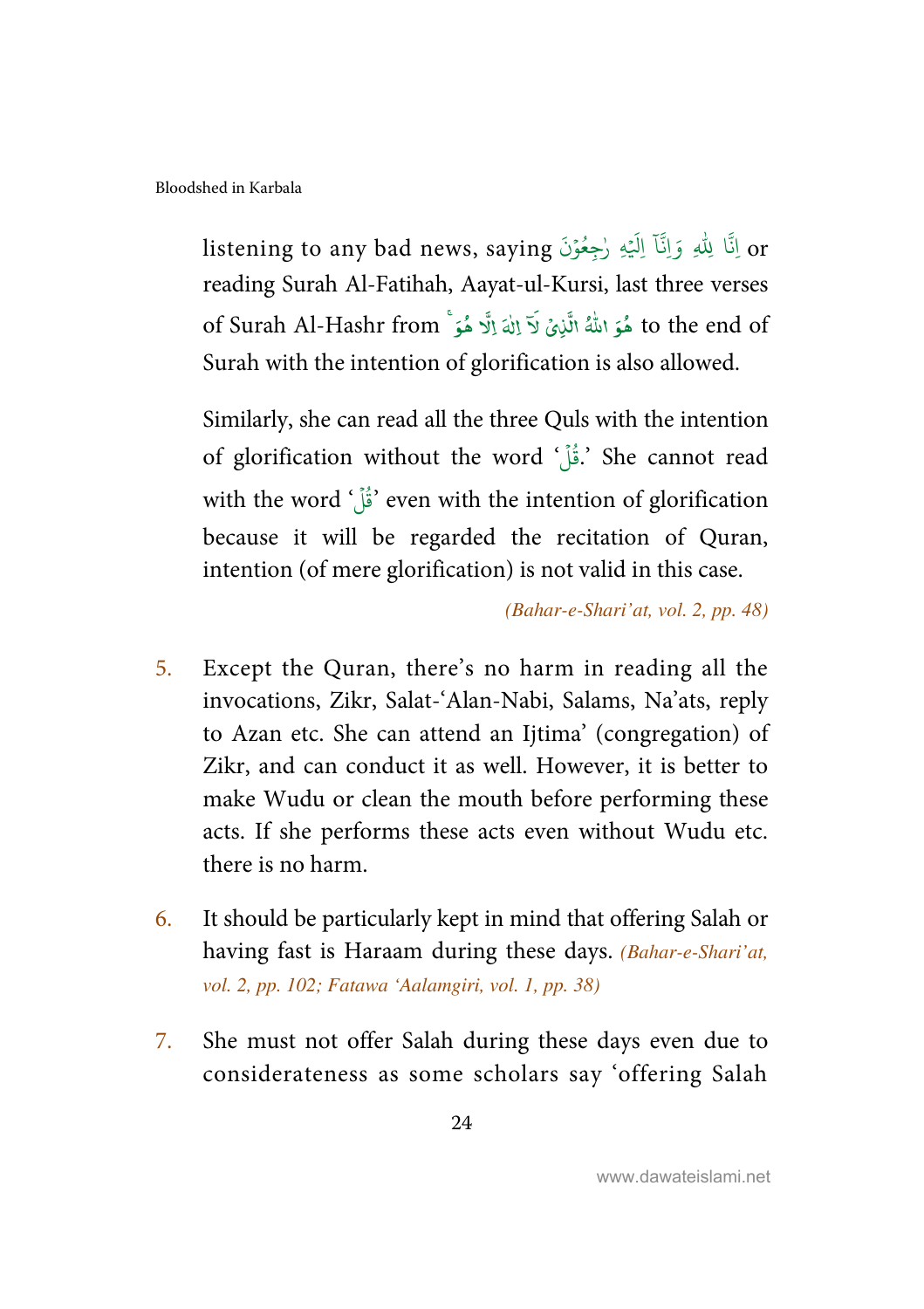<span id="page-30-0"></span>deliberately without Wudu and without any Shar'i exemption is Kufr (disbelief) provided one commits this act considering it permissible or making a fun of Salah.'

(Minh-ur-Raud lil-Qaari, pp. 468)

8. There is no need to offer the Salah missed during these days; however, it is Fard (obligatory) to observe the fasts of Ramadan left during this period.

(Bahar-e-Shari'at, vol. 2, pp. 102; Durr-e-Mukhtar, vol. 1, pp. 532)

Nafl (supererogatory) fasts are unlikely to be accepted unless the missed obligatory fasts are observed. For detailed information, study Bahar-e-Shari'at, volume 2, page 91 to 109 (published by Maktaba-tul-Madinah). (It is not only my request but also my strict advice to every Islamic sister.)

 $\bullet\bullet\bullet$ 

## **Important Madani pearls about Pardah (veil)**

Observe Pardah (veil) with all of your paternal and maternal cousins, brother-in-law, the husband of your mother's sister, that of your father's sister and that of your own sister and even your Na-Mahram Murshid. Further, there is Pardah between man and his aunts (except the sister of his father and that of mother), sister-in-law (both the sister of his wife as well as the wife of his brother). There is the commandment of Pardah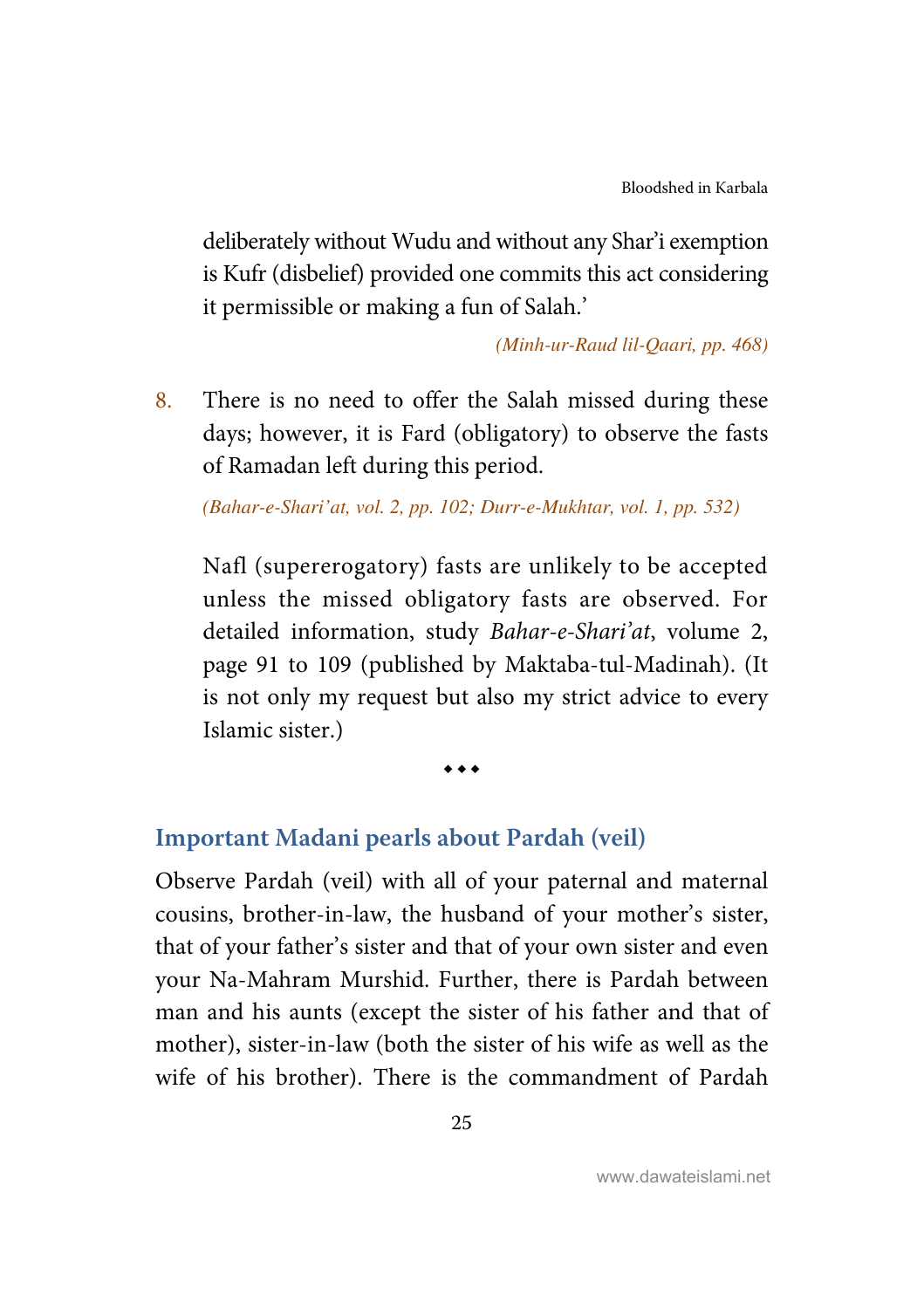$\overline{a}$ 

between called<sup>1</sup> brother and sister, called mother and son, and called father and daughter. There is Pardah (veil) even with the adopted child (when he becomes adolescent); however, there is no Pardah between the two having family relation established by virtue of suckling.

Therefore, the woman should suckle the adopted child or make her real daughter or her real sister or her maternal niece (the daughter of her brother or sister only) suckle the child within the age of two years (according to Hijri calendar) in such a way that milk goes down from the throat of the child. In case of suckling the child in the afore-mentioned way, Pardah will not remain obligatory with those who have a relationship on the basis of suckling the child. A'la Hadrat مَصْمُ اللَّهِ تَعَالَى عَلَيْهِ Í ----'It is appropriate to have Pardah in youth or for fear of heresy because people do not regard it (relation by suckling) so firm.'

(Fatawa Razawiyyah, vol. 22 pp. 235)

It should be kept in mind that though it is Haraam to suckle the baby after the age of two years (according to Hijri calendar), however, if she suckles the baby up to the age of two and a half  $(2_{1/2})$  years, Rada'at (relation by suckling) will be valid. For detailed information, read the chapter of Rada'at (relation by

<sup>&</sup>lt;sup>1</sup> Called brother and sister, mother and son and father and daughter are such people who do not actually have blood-relation. Instead, they treat each other like brother and sister etc. due to a type of friendship. In fact, they are not real brother and sister etc. at all. Shari'ah does not endorse such relations.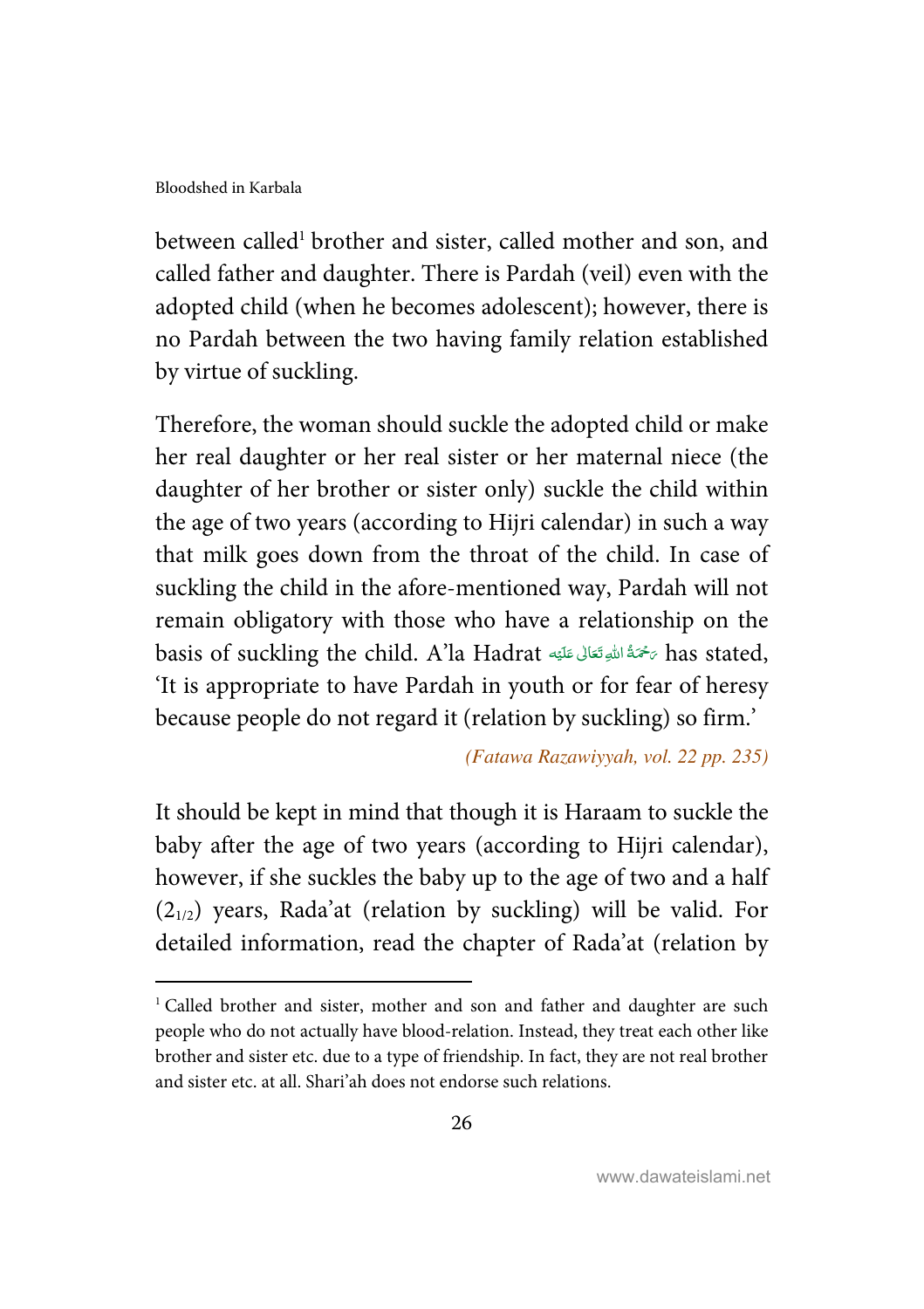[Bloodshed in Karbala](#page-4-0)

<span id="page-32-0"></span>suckling) from *Bahar-e-Shari'at*, volume 7. Further, do study the booklet 'Injured Snake.'

Say my Salam to your family-members and request them to pray Allah كَرَّدَ to bless me with Madinah, Baqi', and -forgiveness without accountability. You are also requested to make supplications for me.

مُ مَعَ الْإِكْرَام ؚ<br>ۡ ہ<br>آ ُ ر<br>آ % َالس و

#### **Muhammad Ilyas Attar Qadiri**

26 Zul-Hijja-til-Haraam 1429 AH December 25, 2008

 $\bullet\bullet\bullet$ 

## **Eight Madani activities (for Islamic sisters)**

**By:** Markazi Majlis-e-Shura (central advisory body)

- 1. Individual effort
- 2. Home-Dars
- 3. Cassette-Bayan
- 4. Madrasa-tul-Madinah (for adult Islamic sisters)
- 5. Weekly Sunnah-inspiring Ijtima' (congregation)
- 6. Area-visit for call towards righteousness
- 7. Weekly training session
- 8. Madani In'amaat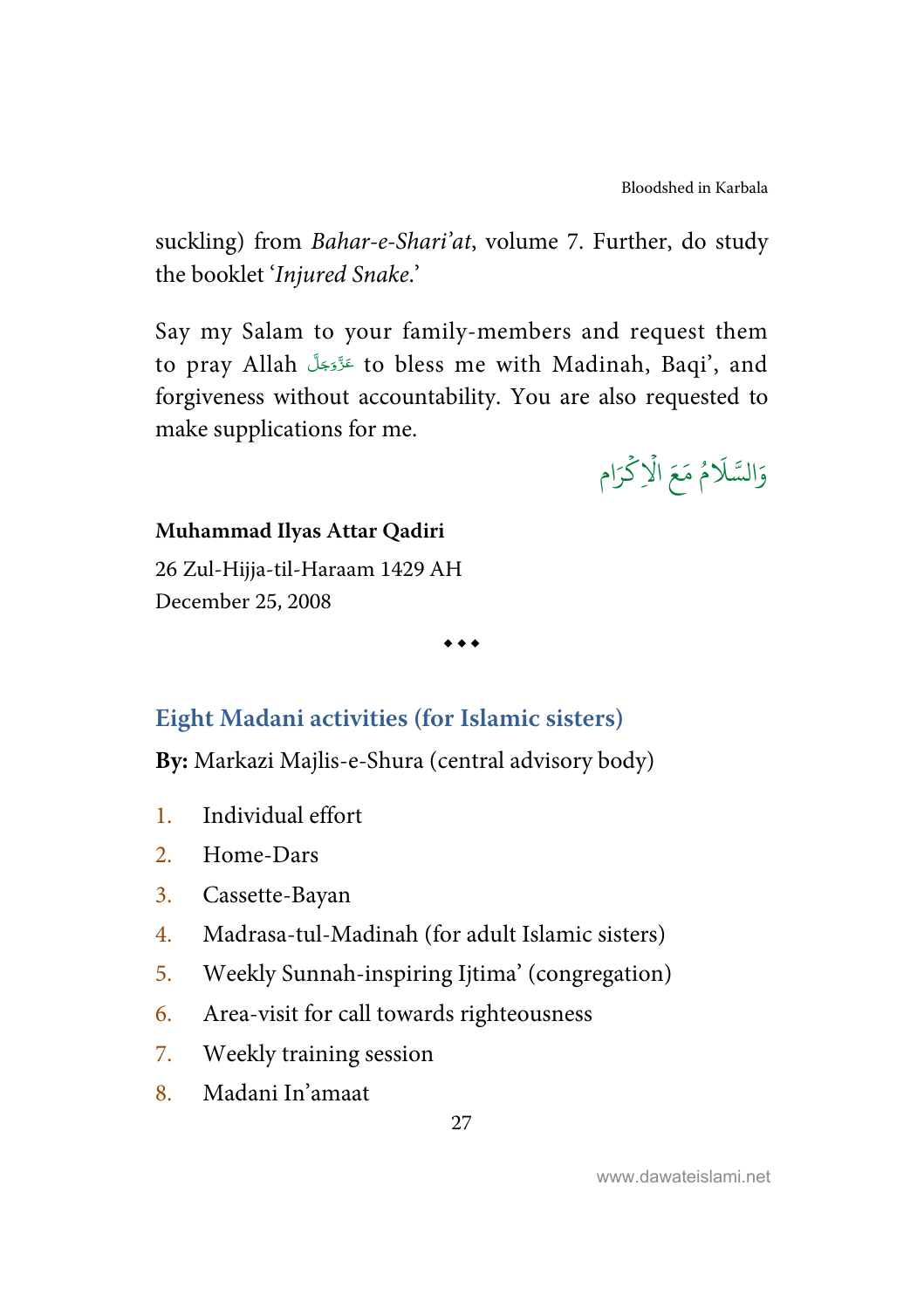<span id="page-33-0"></span>[Bloodshed in Karbala](#page-4-0) 

## **1. Individual effort**

Making individual effort, make new Islamic sisters join the Madani environment. Enhance the Madani working of Dawat-e-Islami by enabling and entrusting them with giving Dars, Bayan and teaching the Quran. The Islamic sisters who used to attend the Ijtima' (congregation) but do not do any more, need your especial attention. Making efforts individually, make them join Dawat-e-Islami again.

Shaykh-e-Tareeqat, Ameer-e-Ahl-e-Sunnat, 'Allamah Maulana Abu Bilal Muhammad Ilyas Attar Qadiri Razavi دَامَتْبَرَ كَاتُّهْدُ الْعَالِيَه --í j í í í says, '99% Madani work of Dawat-e-Islami is possible through individual effort.'

## **2. Home-Dars**

In order to develop Madani environment at your home, make arrangements to give at least one Dars daily from Faizan-e-Sunnat at your home. (Na-Mahram should not attend this Dars). Dars can also be given through the booklets of Ameer-e-Ahl-e-Sunnat دَامَتْ يَتَرَ كَاتُهُمُ الْعَالِيَه  $\ln$  connection with appropriate occasions. j í í Í ---(The duration of Dars should be 7 minutes. See the method of Dars in this booklet).

#### **3. Cassette-Bayan**

Every Islamic sister should listen to one Bayan (or Madani Muzakarah) daily delivered by Ameer-e-Ahl-e-Sunnat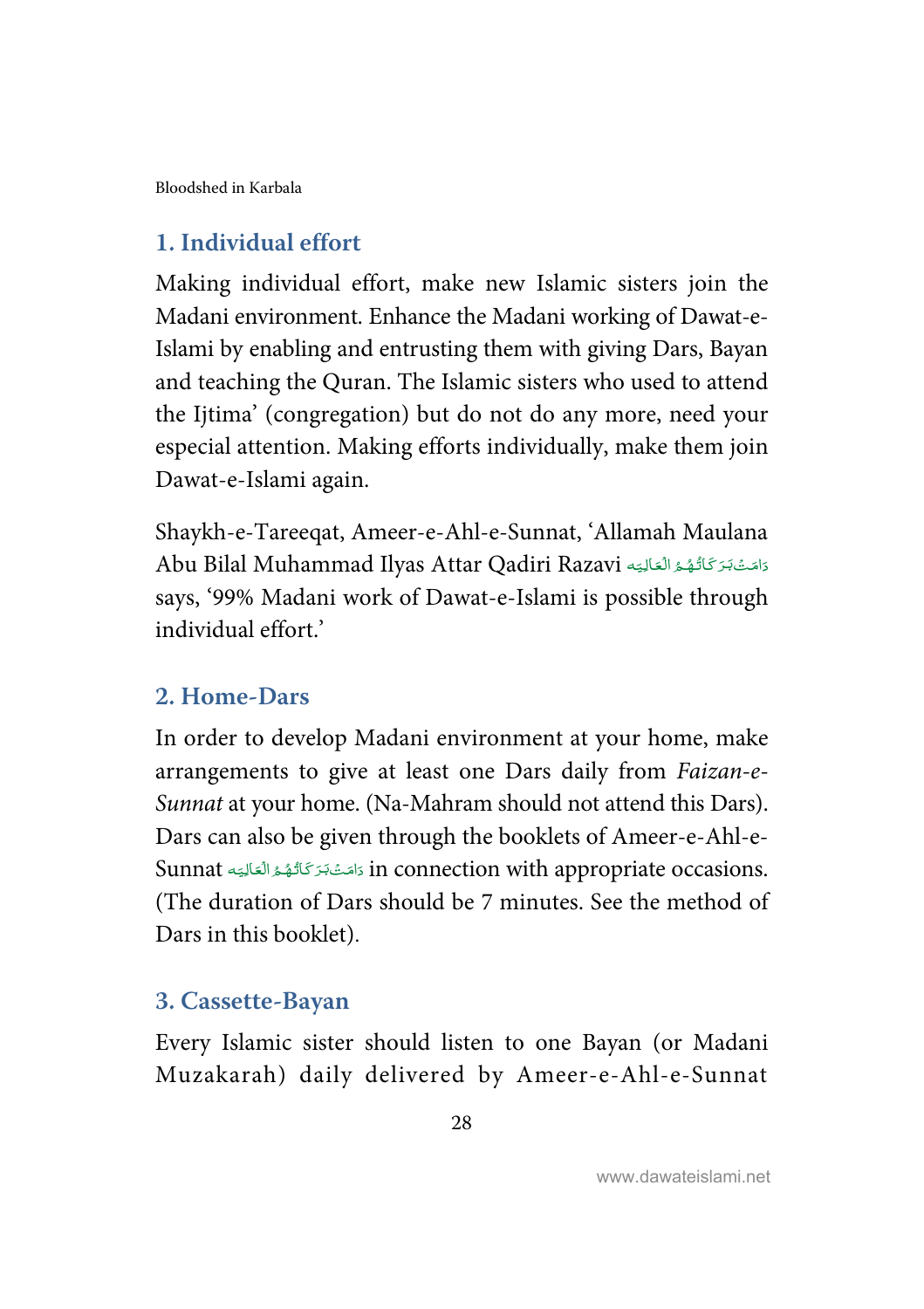<span id="page-34-0"></span>í or other Muballighin (preachers) either كامَتْ بَرَكَاتُهُمُ الْعَالِيَه j í í í --individually or with other family-members (but Na-Mahrams should not be present). Hold cassette Ijtima' once a month in weekly Sunnah-inspiring Ijtima' and weekly training session; once a week in Madrasa-tul-Madinah for adult Islamic sisters and hold it daily in Jami'a-tul-Madinah. I am immensely happy with those listening to the cassette of a Bayan or that of Muzakarah daily.

## **4. Madrasa-tul-Madinah (for adult Islamic sisters)**

Make arrangement for at least one Madrasa-tul-Madinah in a Zayli Halqah.

**The target of the Islamic sisters learning in Madrasa-tul-Madinah (adult):** At least 12 Islamic sisters, Madrasa-tul-Madinah (for adult Islamic sisters) can be held at any time from 8 a.m. to the time of Salat-ul-'Asr at any proper place with the observance of Pardah. The duration should be up to 1 hour 12 minutes at the most.

In addition to teaching the Quran with correct pronunciation, teach the Islamic sisters the method of Salah, Wudu, ritual bath, Sunnah, supplications and other Shar'i matters relating to women, not orally but by reading from the books published by Maktaba-tul-Madinah, such as the Salah for Islamic Sisters, Jannati Zaywar and the Laws of Salah. Hold Madrasah in conformity with the Madani pearls (rules) laid down for Madrasa-tul-Madinah (for adult Islamic sisters).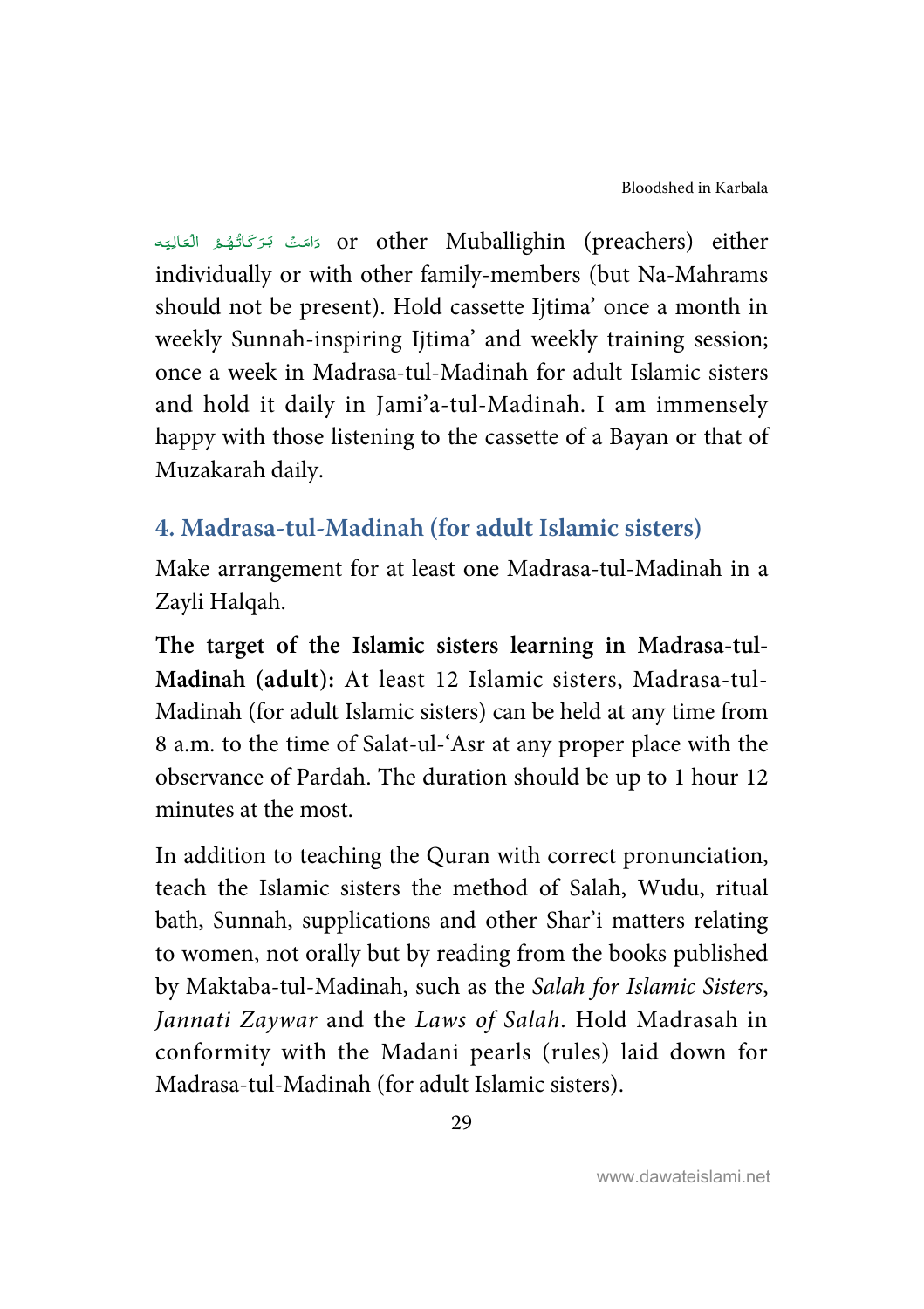## <span id="page-35-0"></span>**5. Weekly Sunnah-inspiring Ijtima'**

With the permission of Islamic brothers' Majlis-e-Mushawarat of the city, hold weekly Sunnah-inspiring Ijtima' at a proper place with Pardah on any fixed day of the week at Zayli Halqah, 'Alaqah or city level. Hold Ijtima' at a fixed day and pre-set time.

## **The target of the Islamic sisters attending the Ijtima'**

At-least 12 Islamic sisters from each Zayli Halqah should attend the Ijtima' whose duration can be up to 2 hours at the most. Hold the Ijtima' in conformity with the Madani pearls<sup>1</sup> laid down for Ijtima'. Islamic sisters are not allowed to use mike, megaphone, CD player and echo-sound etc.

## **6. Area visit for calling towards righteousness**

Determining any day of the week, get the privilege of participating in area-visit for call towards righteousness at different places (there should be at least 7 Islamic sisters one of whom must be aged). Carry out call towards righteousness for 30 minutes around your Zayli Halqah or Halqah going to different houses in the state of Pardah. Then, hold an Ijtima' at a predetermined place and time in conformity with the rules laid down by Markazi Majlis-e-Shura (duration 63 minutes). All the Islamic sisters have to reach their homes before the Azan of Maghrib winding up all the Madani activities.

l

<sup>&</sup>lt;sup>1</sup> i.e. rules formulated by Markazi Majlis-e-Shura.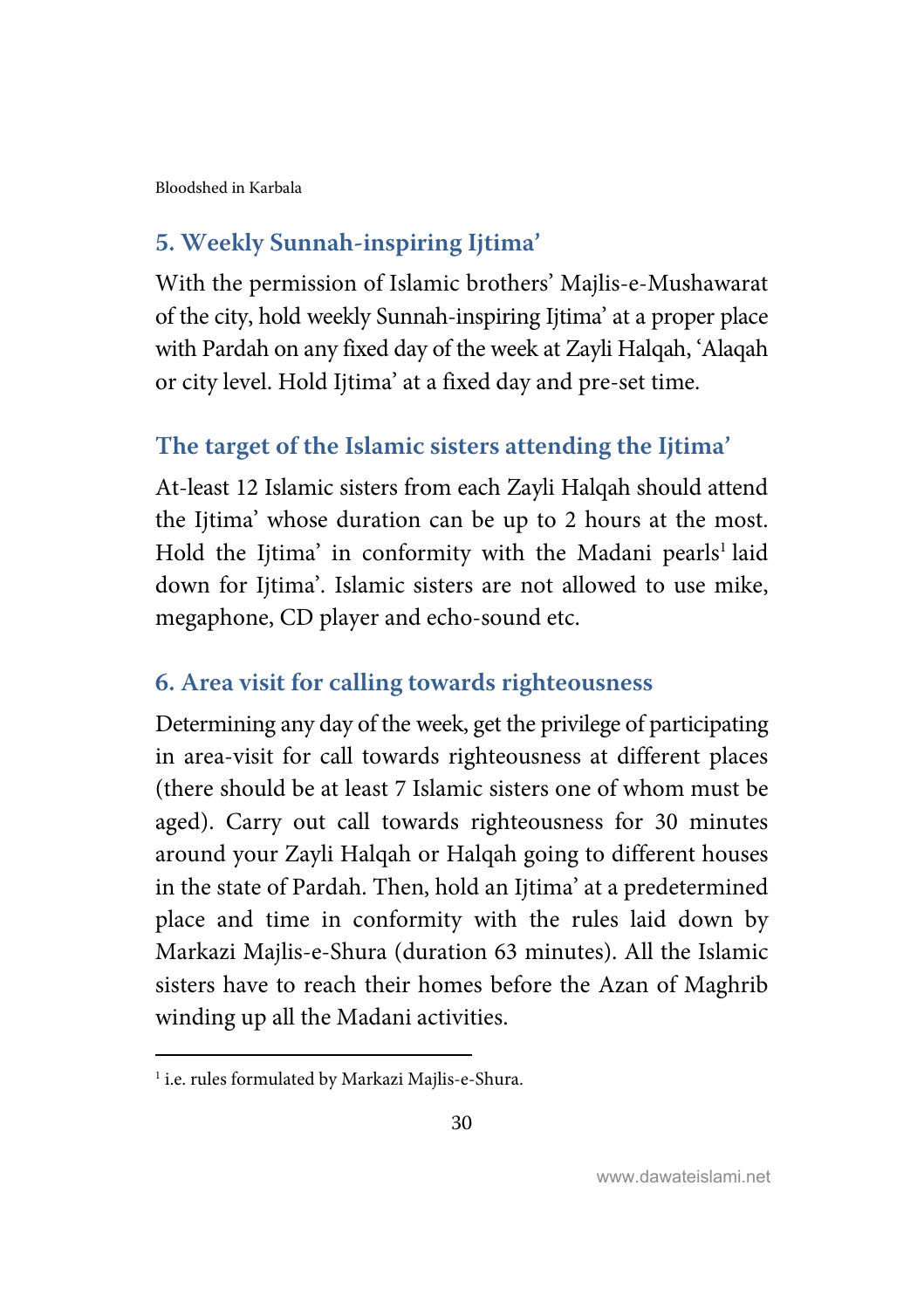## <span id="page-36-0"></span>**7. Weekly training session**

Determining any day of the week with the prior permission of the Islamic brothers' Majlis-e-Mushawarat of the city, make arrangement for training session at Halqah, 'Alaqah or city level (duration is two hours at the most). Hold training session at a predetermined day, time and at permanent location with the facility of Pardah. Teach the method of Salah, fast, Wudu, ritual bath, Sunnah, supplications, Shar'i matters of women, method of Dars and Bayan and terms used in Dawat-e-Islami with correct pronunciation according to the rules put forward by Madani Markaz.

Further, make the Islamic sisters learn the invocations mentioned in Shajarah 'Attariyyah and persuade them to enhance the Madani activities of Dawat-e-Islami through individual effort. Explaining the eight Madani works, entrust them politely with any appropriate responsibility. Besides, groom Islamic sisters in accordance with the Madani pearls (rules and instructions) issued by Ameer-e-Ahl-e-Sunnat دَامَتْ بَرَ كَاتُهْمُ الْعَالِيَه and Majlis-e--J í í j ---Shura. The target for the participation in the training session is at least 7 Islamic sisters from each Zayli Halqah.

#### **8. Madani In'amaat**

63 Madani In'amaat proposed by Ameer-e-Ahl-e-Sunnat : is an excellent recipe for obtaining piety. j í í í ---Therefore, fill in the booklet of Madani In'amaat at a suitable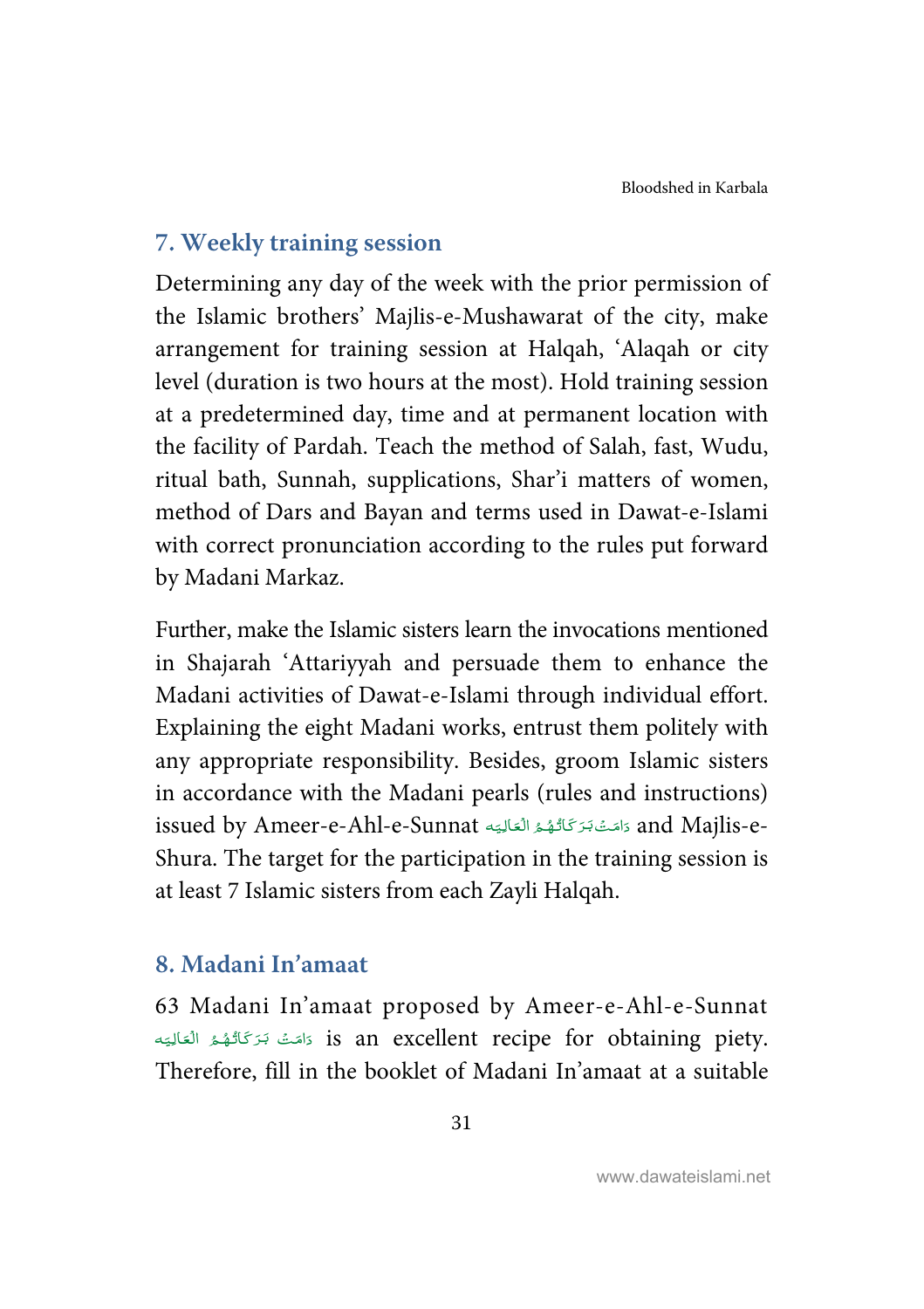fixed time observing Fikr-e-Madinah. Submit your filled booklet of Madani In'amaat to the relevant responsible Islamic sister of your area by the 1<sup>st</sup> of each Madani (Hijri) month. Moreover, persuade other Islamic sisters to act upon the Madani In'amaat with the help of the book 'Madani Gift' published by the Maktaba-tul-Madinah.

Every Islamic sister should struggle to get the honour of becoming the Ajmayri, Baghdadi, Makki and Madani daughter of 'Attar<sup>1</sup>. Distribute at least 26 booklets of Madani In'amaat every month among the Islamic sisters, and try to receive them the next month acting upon the Madani In'aam of making individual effort. Target for each Zayli Halqah is 12 booklets.

#### **Emphatic instruction**

l

Deliver every sort of Bayan reading from your diary in conformity with Madani pearls; it is strictly forbidden to deliver Bayan orally.

## **Give this booklet to someone else after having read it**

Reap rewards by distributing Maktaba-tul-Madinah's published booklets and Madani pearls-containing pamphlets on the occasions of wedding, funeral, Ijtima'aat, 'Urs, procession of Milad etc. Make a habit to keep some booklets in your shop to gift them to your customers with the intention of reaping rewards. Send at least one Sunnah-Inspiring booklet or Madani pearls-containing pamphlet to each home in your neighbourhood with the help of children or paperboys, stepping up efforts for conveying the call towards righteousness and gaining great reward.

<sup>1</sup> See its details in the booklet of Madani In'amaat.